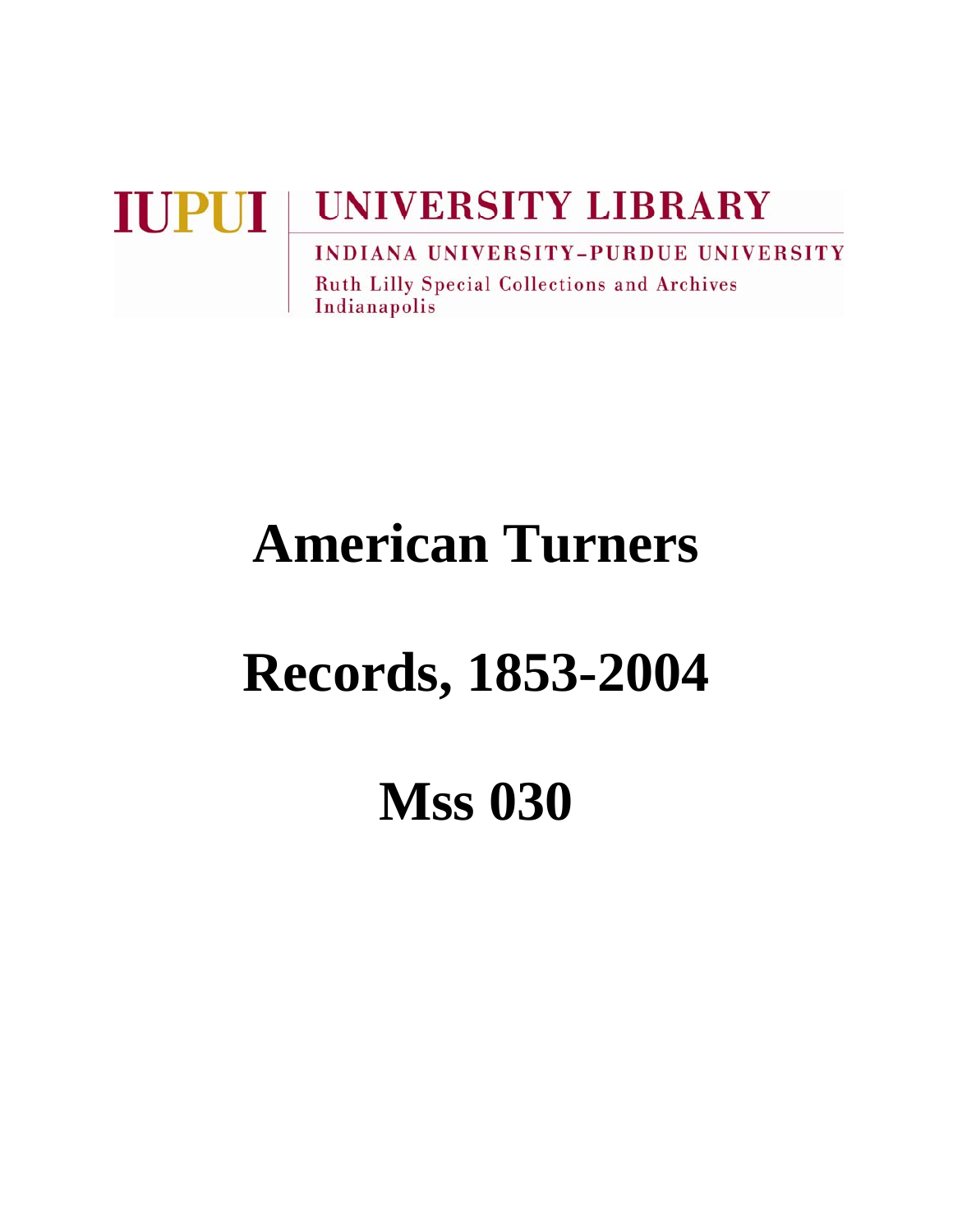#### **American Turners Records, 1853-2004 Mss 030 28.1 c.f. (24 cartons and 8 flat boxes)**

## **ABSTRACT**

Immigrants to the United States in the nineteenth century founded organizations that served as social centers, maintained cultural identity, and promoted the ideals and the interests of the immigrants and their American-born descendants. The American Turners is an example of such an organization. Established by German immigrants in 1850, the American Turners advocated a liberal political philosophy and fought to protect both the political rights and the German heritage of the immigrants. The Turners encouraged the practice of exercise and physical fitness, and they convinced school boards in many cities to make physical education a part of the educational curriculum.

The American Turner records include annual reports, minutes and correspondence relating to the national officers, correspondence with local societies, national convention minutes and materials, financial and membership records, national committee records, records and materials from national sporting events sponsored by the American Turners, records of the Turner Pioneers and the Women's Auxiliary, Turner publications, and materials from the German Turner movement and other organizations related to the American Turners.

### **ACCESS**

This collection is open to the public without restriction. The copyright law of the United States (Title 17, United States Code) governs the making of photocopies or other reproductions of copyrighted material.

### **PREFERRED CITATION**

Cite as: American Turners Records, 1853-2002, Ruth Lilly Special Collections and Archives, University Library, Indiana University Purdue University Indianapolis.

### **ACQUISITION**

Presented by the American Turners, the Athenaeum Turners, and individual members of the American Turners, October 1978-August 1999. A78-11, A87-17, A89-12, A90-32, A91-11, A93-15, A93-20, A93-30, A94-15, A94-27, A94-32, A94-73, A94-75, A94-77, A94-78, A94-80, A95-37, A1998/99-018, A1999/00-001

Processed by Gregory H. Mobley, April 2002.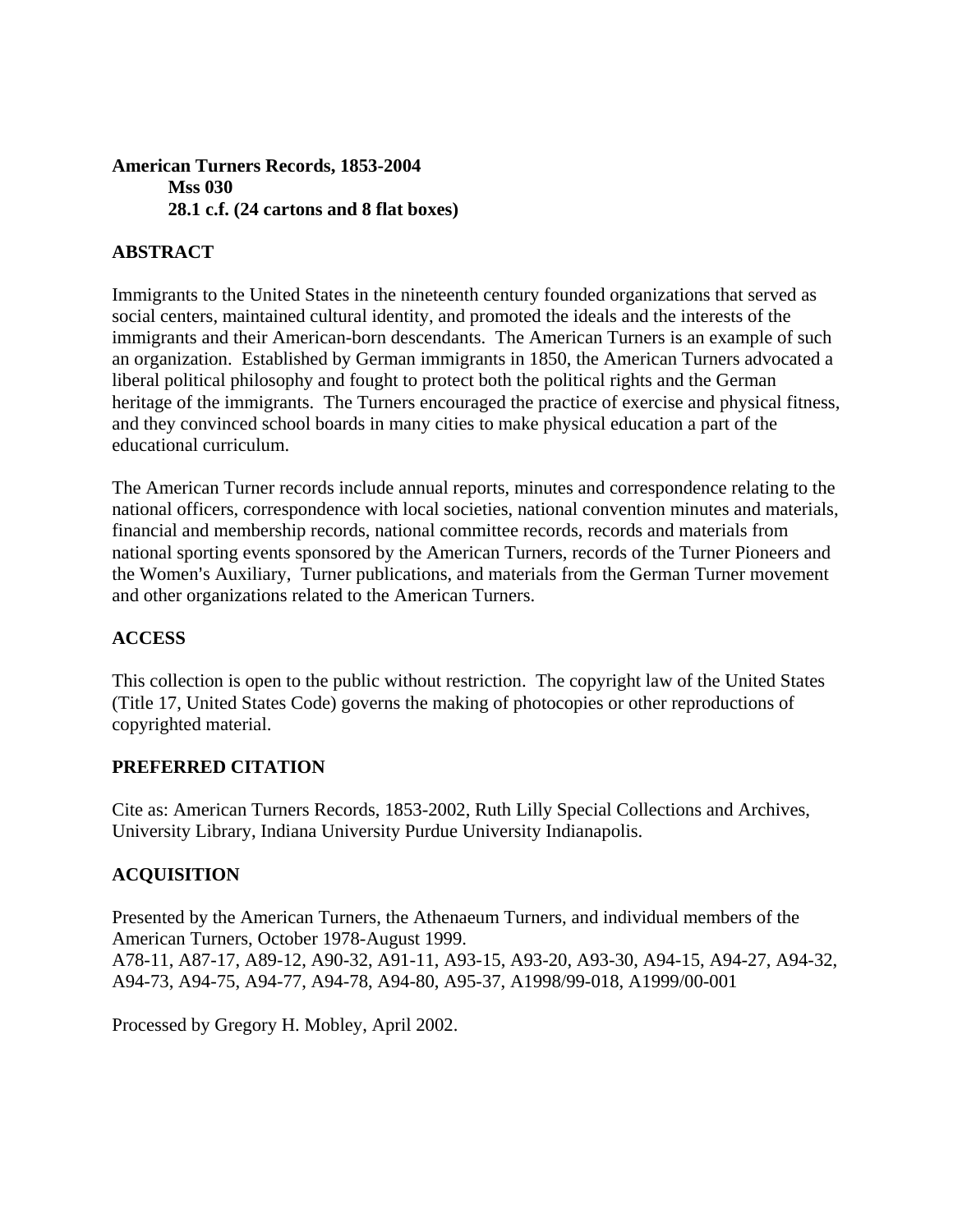#### **HISTORICAL NOTE**

European immigrants who came to the United States during the nineteenth century established organizations similar to those they had belonged to in their native lands. These associations served as social centers, helped maintain a sense of cultural identity, and promoted the political interests of the immigrants and their American-born descendants. Some groups even influenced developments in American society at large.

The American Turners is an example of such an organization. Founded in 1850 by German immigrants who had fled their homeland following the failure of an 1848 revolution designed to introduce democratic reforms into the governments of the German states, the American Turners represented a continuation of a political and athletic organization many of the immigrants had known in their native land. The group's local societies (known as "Turnvereins") acted as social, athletic, and political centers for German-Americans in many communities. Turners actively opposed the Know-Nothing Party and slavery in the 1850s, pushed for the teaching of the German language in public schools, and worked to maintain a sense of German culture among German-Americans.

The most important contribution of the American Turners to American life has been the organization's advocacy of fitness and physical education. Turners (the name comes from the German word for "gymnast") succeeded in making physical education part of the curriculum of many school systems across the country, and the Normal College of the American Gymnastic Union, a school for the training of physical education instructors started by the American Turners in 1866, provided many of the early teachers. Turners were among the leaders of the playground movement that swept the United States during the early years of the twentieth century.

The Turner movement began in Germany during the second decade of the nineteenth century, at a time when the German states were dominated by Napoleonic France. Friedrich Ludwig Jahn (1778-1852), a teacher in Berlin, began conducting outdoor physical education classes in 1811. Jahn used these classes both to improve the physical conditioning of the students and to instill in them a sense of German nationalism; his goal was to prepare the students for a war of national liberation against France. In 1813 Jahn and his students were members of the German military forces that took part in that war against France.

In the years following the war gymnastic societies based on Jahn's principles of physical education (which emphasized the use of gymnastic apparatus like the parallel bars, the rings, the balance beam, the horse, and the horizontal bar, all invented by Jahn) arose in several German cities. Many members of these societies advocated democratic reforms in government, a stance that angered the leaders of the German states. The Turner societies faced government-imposed restrictions from 1819 to 1842 that sharply limited their activities. Jahn himself was in virtual house arrest from 1819 to 1824 and remained under government surveillance until the 1840s.

The end of restrictions in 1842 revived the Turner movement, leading to both increased growth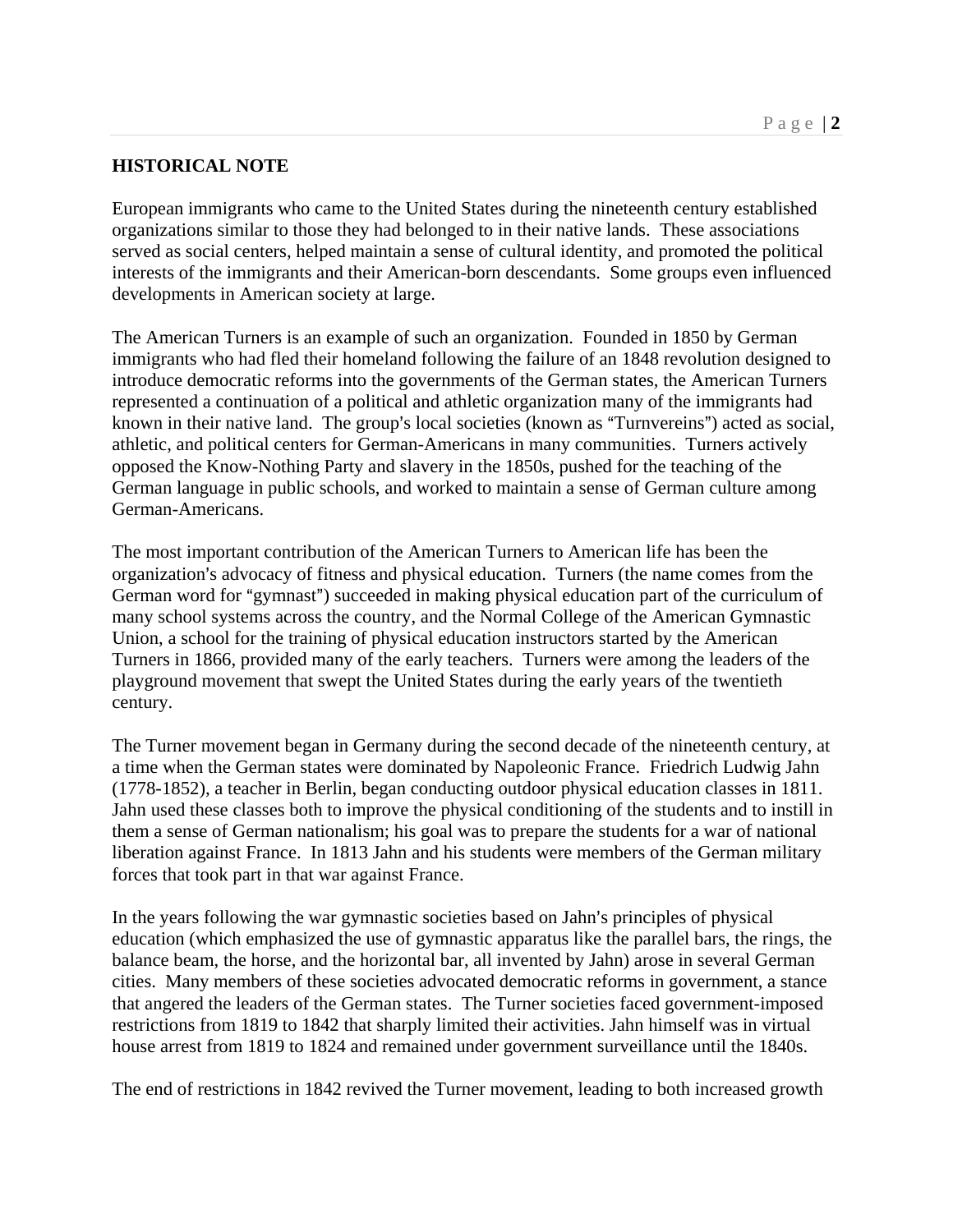in membership and a renewal of political activism. When revolutions broke out in the German states in 1848, many Turners took up arms to fight for their democratic ideals. Other Turners, including Jahn, opposed this action, believing that democratic reforms could be introduced through nonviolent means. These differences split the Turner movement. When the 1848 revolutions failed, Turners who had participated in the fighting fled to the United States. The Turners who stayed in Germany adopted a more conservative stance; Turner societies became apolitical centers for gymnastics and exercise.

The Turners who came to the United States quickly established gymnastic societies (known as Turnverein or Turngemeinde) in their new communities. The Cincinnati Turngemeinde, organized on November 21, 1848, is generally credited with being the first Turner society started in the United States. By 1850 Turner societies were operating in Baltimore, Boston, Louisville, New York City, Philadelphia, Pittsburgh, Richmond, and St. Louis.

1850 also marked the beginning of a national Turner organization. At a convention held in Philadelphia on October 4 and 5, representatives from several Turnvereins agreed to the formation of the *Vereinigte Turnvereins Nordamerika* (United Turner Societies of North America). At a second convention held in Philadelphia in September, 1851, the national organization was renamed *Socialistische Turnerbund von Nord Amerika* (Socialist Turner Federation of North America). The new name symbolized the liberal political outlook of the group at the time.

The Turners and their new national organization quickly became involved in the political turmoil of the 1850s. The influx of German and Irish immigrants into the United States during the 1840s and 1850s sparked the rise of a nativist movement that spawned the American or "Know-Nothing" party (so-called because members of the party would respond, "I know nothing" when asked about their activities). The Know-Nothing Party demanded, among other things, a restriction on the number of immigrants allowed into the United States and a denial of voting rights to foreign-born residents. Violent clashes between members of the Know-Nothing Party and German immigrants (including members of Turner societies) occurred in many cities, especially during elections. By the late 1850s the Know-Nothing Party had waned in influence and the violence ended.

Serious internal conflicts threatened the Turners' national organization during the 1850s. The 1855 national convention passed a resolution making opposition to slavery one of the Turners' principles. Many Turner societies from the South, unwilling to support this measure, withdrew from the national organization. The debate over the slavery issue and friction between the *Vorort* (the national executive committee) and some of the local societies split the Turners into western and eastern factions. Each side conducted its own conventions in 1857 and 1858. Reconciliation took place in 1859, but the outbreak of the Civil War in 1861 disrupted the operations of the Turners on a national level.

The war also diminished Turner activities on the local level. Many northern societies became inactive or even disbanded because so many of their members were serving in the army. Several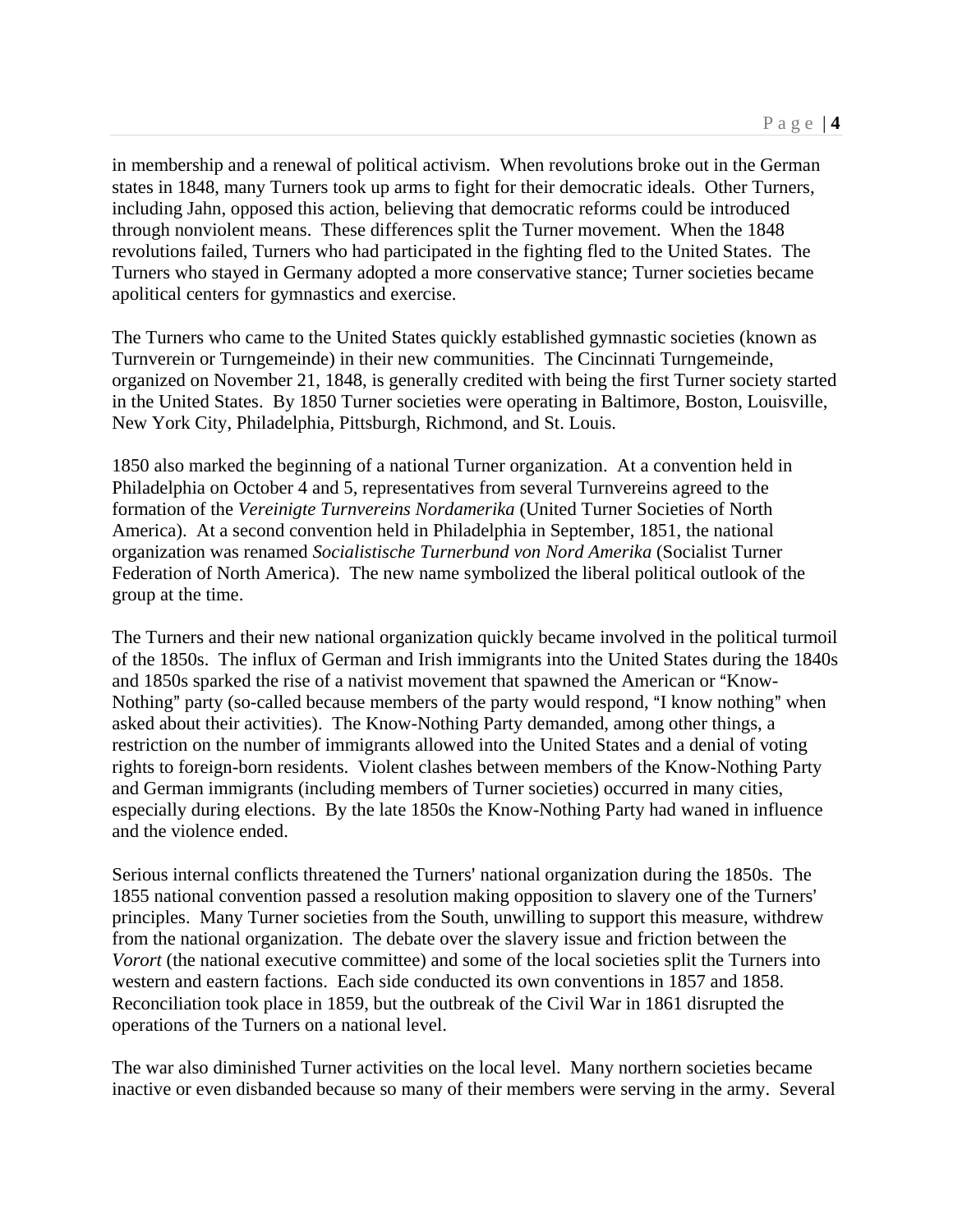regiments were composed wholly or in part of Turners, including the: Illinois  $9^{th}$ ,  $24^{th}$ ,  $43^{rd}$ , and  $82^{nd}$  regiments Indiana  $32<sup>nd</sup>$  regiment Kentucky  $1<sup>st</sup>$  and  $2<sup>nd</sup>$  regiments Minnesota  $2<sup>nd</sup>$  cavalry regiment Missouri 1<sup>st</sup>, 3<sup>rd</sup>, 12<sup>th</sup>, 17<sup>th</sup>, and 41<sup>st</sup> regiments New York 20<sup>th</sup> (Turner Rifles) regiment Ohio 9<sup>th</sup>, 28<sup>th</sup>, 37<sup>th</sup>, 106<sup>th</sup>, and 108<sup>th</sup> regiments Pennsylvania 47<sup>th</sup> regiment Wisconsin  $5<sup>th</sup>$ ,  $9<sup>th</sup>$ , and  $26<sup>th</sup>$  regiments

Efforts to revive the Turners began during the latter part of the war. At the urging of the New York and Baltimore societies, a national convention was held in Washington, D.C. in April, 1865. The convention adopted the new name of *Nordamerikanische Turnerbund* for the organization. (The Turners also used the English translation of the title, North American Gymnastic Union, at times.) Some of the southern Turner societies, such as the New Orleans Turnverein, rejoined the national group, and new Turnvereins were organized in many cities to replace those that had become moribund during the war.

The latter half of the nineteenth century was a period of growth for the Turners. In 1871 the *Nordamerikanische Turnerbund* had a total of 10,200 members in 148 societies. By 1880 the numbers had risen to 13,000 members in 186 societies. 1893 was the highwater mark for the organization; membership stood at nearly 42,000 in 316 societies. The Turners drew new members both from recently arrived immigrants who had belonged to Turner societies in Germany and from the descendants of Turners who had arrived in the United States in the 1840s and 1850s.

The increasing number of Turnvereins in the country created a growing need for instructors to manage the societies' athletic programs and classes. The Turner national conventions of 1856 and 1860 had approved proposals for the creation of a national training school for gymnastic teachers, but neither proposal was acted upon. In 1866 the national convention again passed a resolution calling for the establishment of the school, and this time the school became a reality. The *Turnlehrerseminar* (Gymnastic Teachers Seminary), opened in November, 1866 in New York City. It remained in New York until 1870, then operated in Chicago from 1870 until the catastrophic fire of October, 1871 destroyed the school's building and equipment. The *Turnlehrerseminar* was again based in New York City from 1872 to 1874, then made Milwaukee its home from 1875 to 1889 and from 1891 to 1907. Between 1889 and 1891 the school relocated temporarily to Indianapolis while new facilities for the school were being prepared in Milwaukee. The school made a permanent return to Indianapolis in 1907, and its name was changed to the Normal College of the American Gymnastic Union (N.C.A.G.U.). In 1941, faced with increasing costs, declining enrollment, and the need to offer a broader curriculum, the Normal College board of trustees voted to merge the school with Indiana University. The school is now known as the Indiana University School of Physical Education.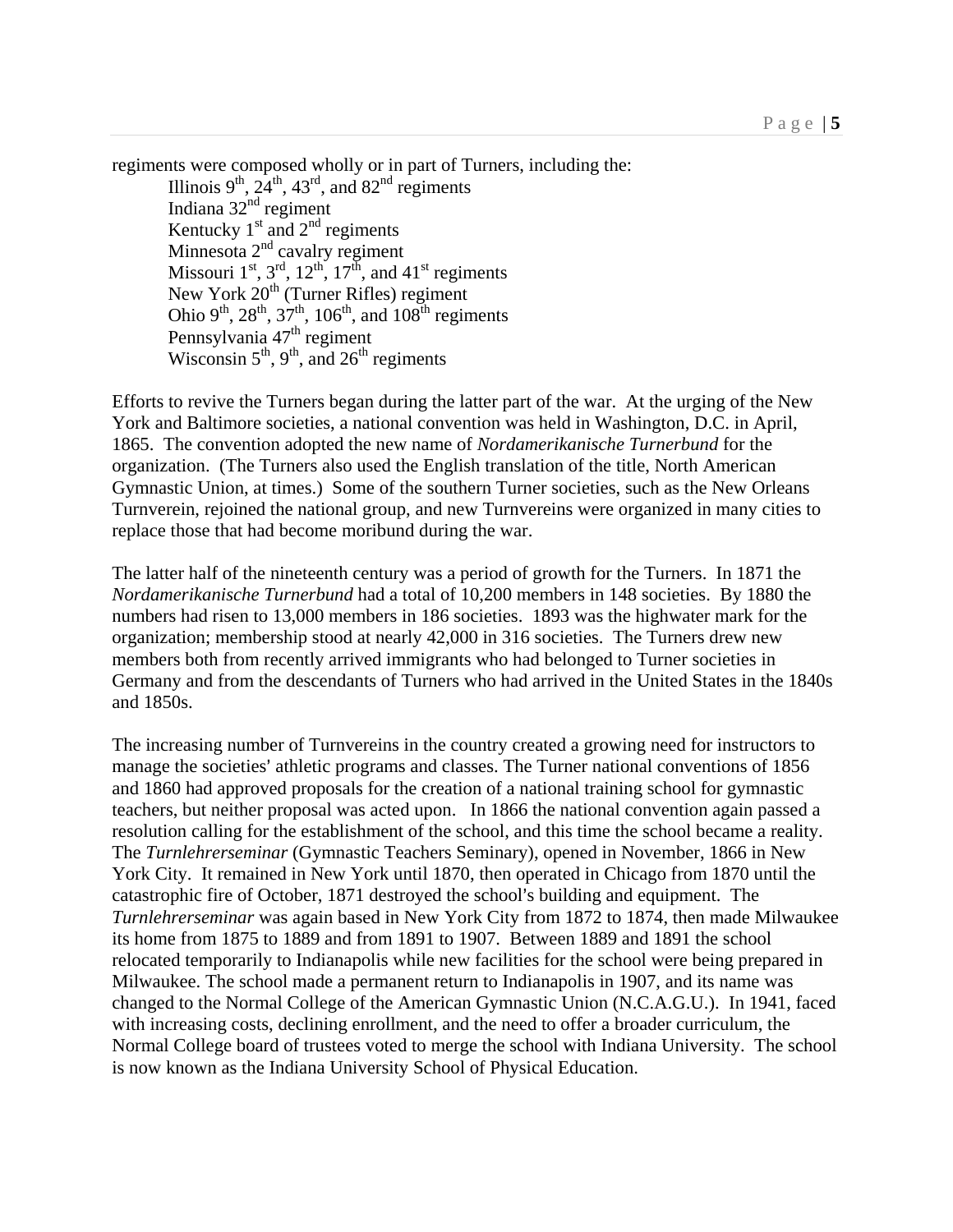The Turners' interest in fitness and physical education extended beyond their Turnvereins. The 1880 national convention passed a resolution calling on its members to work for the introduction of physical education into the curriculum of the nation's public school systems. The Turners took up the issue with enthusiasm and over the next twenty years enjoyed many successes. Chicago, Cincinnati, Cleveland, Denver, Indianapolis, Kansas City, Milwaukee, and St. Louis were among the cities where Turners' lobbying helped convince school boards to add physical education classes. Turner instructors and graduates of the Normal College served as directors of physical education programs in many school systems.

An important tool the Turners have used to promote fitness is the Turnfest. These athletic competitions (now called National Festivals) bring together athletes from Turnvereins all across the United States. The Turnfests took place annually in the years before the Civil War. After the war the games became a biennial event. As the growing number of participants made Turnfests more expensive to stage, the Turners reduced their frequency to once every four years, beginning in the 1880s. Promotional publications for the 1917 Turnfest were issued in 1916, but this Turnfest was canceled due to World War I. No Turnfest was held between 1941 and 1948 due to World War II. Turnfests held between 1889 and 1913 attracted 1,200-3,300 competitors and thousands of spectators, giving non-Turners a look at German-style gymnastics and other events. Cultural competitions held in conjunction with the Turnfests helped Turners maintain a sense of their German heritage.

Events and trends in the twentieth century brought changes to the Turner organization. The start of World War I in 1914 increased tensions between the Turners and other segments of American society. The Turners advocated American neutrality and attacked what they perceived as a pro-British bias in the media. The entry of the United States into the war exacerbated the situation. Faced with growing pressure from the public to prove their loyalty by downplaying their German heritage, the Turners responded by calling their organization the American Gymnastic Union and by issuing annual reports and other publications in English instead of German. Many local Turner societies took similar measures to appease public opinion.

The role of Turner women at the national level became more prominent with the founding of the Women's Auxiliary of the American Turners at the American Turners' convention in Louisville, Kentucky in 1919. The Women's Auxiliary served as a national organization for women's auxiliaries affiliated with local Turner societies. The Women's Auxiliary has engaged in several fund raising and philanthropic activities designed to support work done by the American Turners. Auxiliary efforts have included a Student Loan Fund for students attending the Normal College of the American Gymnastic Union, financial support of the National Health and Physical Education Committee's leaders' course, monetary donations to other Turner causes, and work with groups like the American Red Cross.

The 1920s and 1930s provided more challenges to the Turners. The use of beer and spirits have always played an important part in German and German-American social life, and the inability of Turnvereins to serve these beverages during the Prohibition years caused a loss of income and a decline in membership. The onset of the Depression in the 1930s added to the Turners'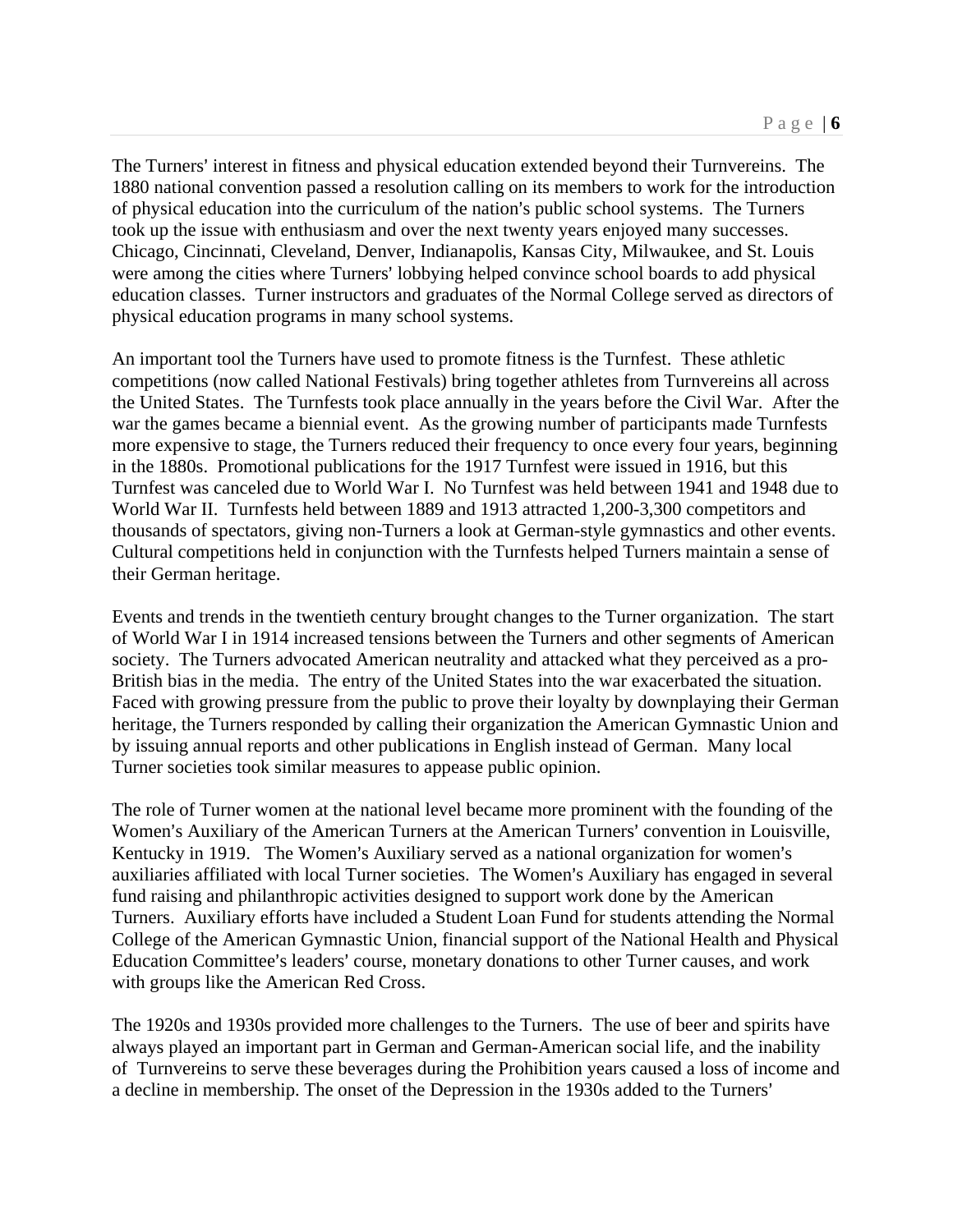difficulties; many societies closed due to financial problems, and other societies lost their buildings when mortgage payments and maintenance costs became more than their membership could handle.

Rising tensions between the United States and Nazi Germany during the late 1930s and early 1940s affected the Turners. Members of a few Turner societies, primarily in the New York City area, were investigated by government agents for involvement with suspected pro-Nazi organizations, and in 1938 the Turners officially changed their name from the American Turnerbund (the name adopted by the organization when the national headquarters moved to Pittsburgh in 1923) to the American Turners to avoid being confused with a pro-Nazi group, the German-American Bund. Following the entry of the United States into World War II, the Internal Revenue Service revoked the tax-exempt status of the American Turners. As a result of the war and the anti-German sentiment it aroused, the Turners experienced a continuing decline in membership. After the war, the Turners emphasized their social and athletic activities while eliminating calls for specific political reforms from their principles.

The Turners enjoyed a revival in the early post-war years as membership rose to 25,000 by 1950. In that same year the national convention approved changes in the statutes that altered the nature of the chief executive body of the Turners. First called the *Vorort* and later the National Executive Committee, the principal leadership group of the Turners had drawn its members from the Turner societies in the city chosen by the national convention to serve as the home of the national headquarters. A new group of leaders took over each time the national headquarters moved. The changes enacted by the 1950 convention abolished this system. The membership of the new chief executive body, the National Council, would consist of the president, first vice president, second vice president, a representative from each of eight regions, the chairs of the National Health and Physical Education Committee and the National Cultural Education Committee, and the immediate past president. The president and two vice presidents would be elected by the national convention, and the president was limited to two successive two-year terms. Subsequent revisions to the Turner statutes added the chair of the National Bowling Committee and the president of the American Turners National Women's Auxiliary to the National Council and replaced the regional councilors with the district presidents.

The 1960s marked the beginning of another downturn in membership. Restrictions on the ability of high school and college athletes to take part in sports programs not affiliated with their schools hurt many Turner athletic programs. The movement of people from the center of cities (where most Turner societies were located) to the suburbs resulted in many members participating less in Turner activities because of the distance between their homes and the Turnhall. Some societies responded to the situation by relocating to the suburbs, but others chose to disband. National membership dropped to 13,000 in 60 societies by the early 1990s. In spite of these problems, however, the American Turners have maintained their national activities.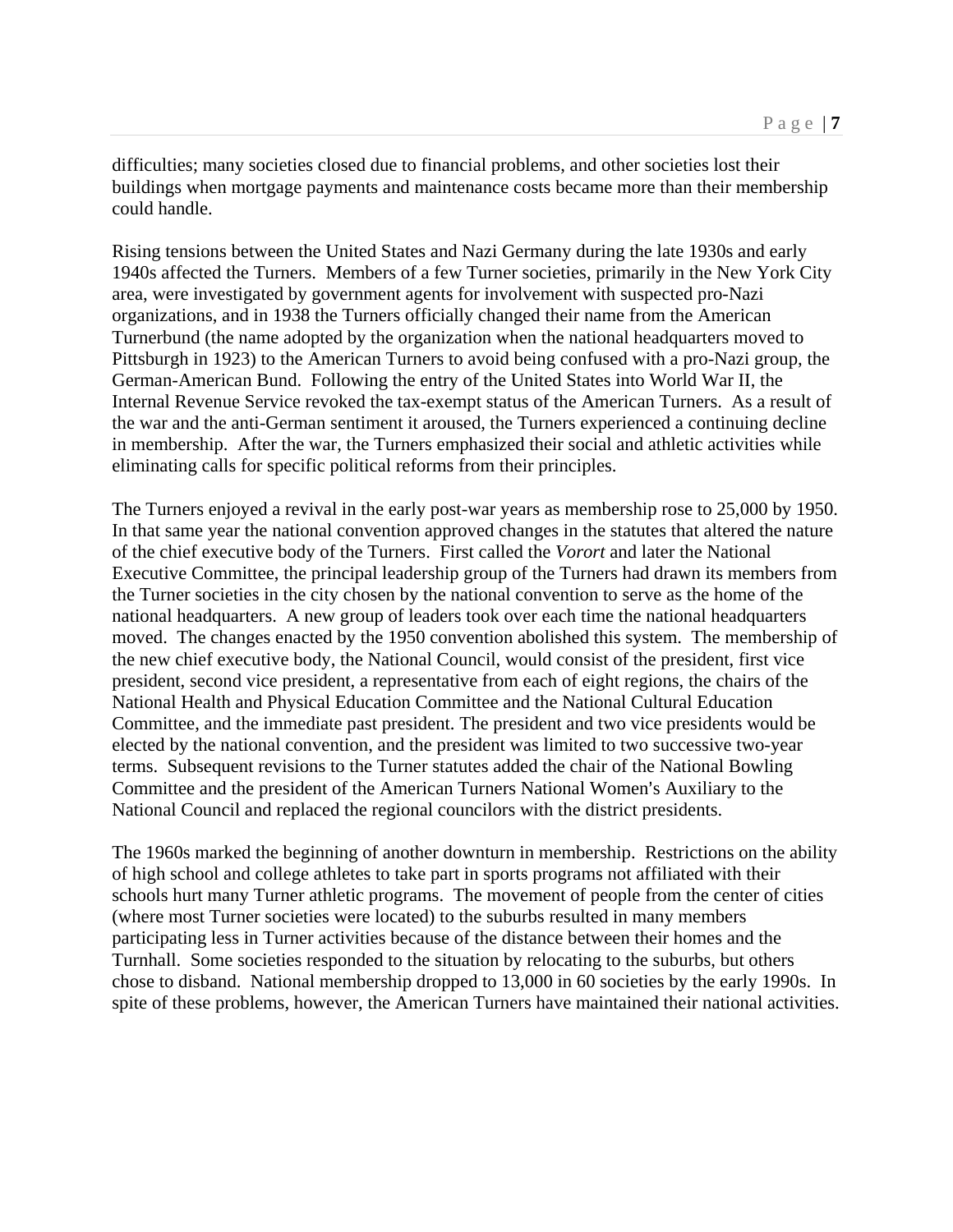#### **REFERENCES**

- Metzner, Henry. *History of the American Turners*. 4<sup>th</sup> rev. ed. Louisville, KY: National Council of the American Turners, 1989.
- Pumroy, Eric L., and Katja Rampelmann, comps. *Research Guide to the Turner Movement in the United States*. Bibliographies and Indexes in American History, no. 33. Westport, CT: Greenwood Press, 1996.

#### **RELATED MATERIALS**

American Turners Local Societies Collection, Mss 038, Ruth Lilly Special Collections and Archives, University Library, Indiana University Purdue University Indianapolis.

Athenaeum Turners Records, 1851-1994, Mss 032, Ruth Lilly Special Collections and Archives, University Library, Indiana University Purdue University Indianapolis.

Deutscher Turner-Bund (DTB), the German national Turner organization, web site. URL: http://www.dtb-online.de

Deutsches Turnfest Stuttgart 1973 video recording. Call number GV465 .D488 1994.

15th Deutsches Turnfest 1933 video recording. Call number GV465 .A1232 1994.

Founder's Day 80<sup>th</sup> anniversary video recording (Illinois District Turner Camp). Call number GV224.A1 I322 1994.

"Freyburg: City of Friedrich Ludwig Jahn, Father of Gymnastics" URL: http://www.gymmedia.com/freyburg/index\_e.htm

Illinois Turner Camp video recording. Call number GV224.A1 I32 1994.

Indianapolis South Side Turners Records, 1893-1956, Mss 045, Ruth Lilly Special Collections and Archives, University Library, Indiana University Purdue University Indianapolis.

*Mind and Body*. Milwaukee, Wis.: Freidenker Publishing Company, 1894-1936.

National Turnfest video recording. Call number GV723.N385 N385 1994.

Pumroy, Eric L., and Katja Rampelmann, comps. *Research Guide to the Turner Movement in the United States*. Bibliographies and Indexes in American History, no. 33. Westport, CT: Greenwood Press, 1996.

Turner video recording. Call number GV723.N385 T876 1994.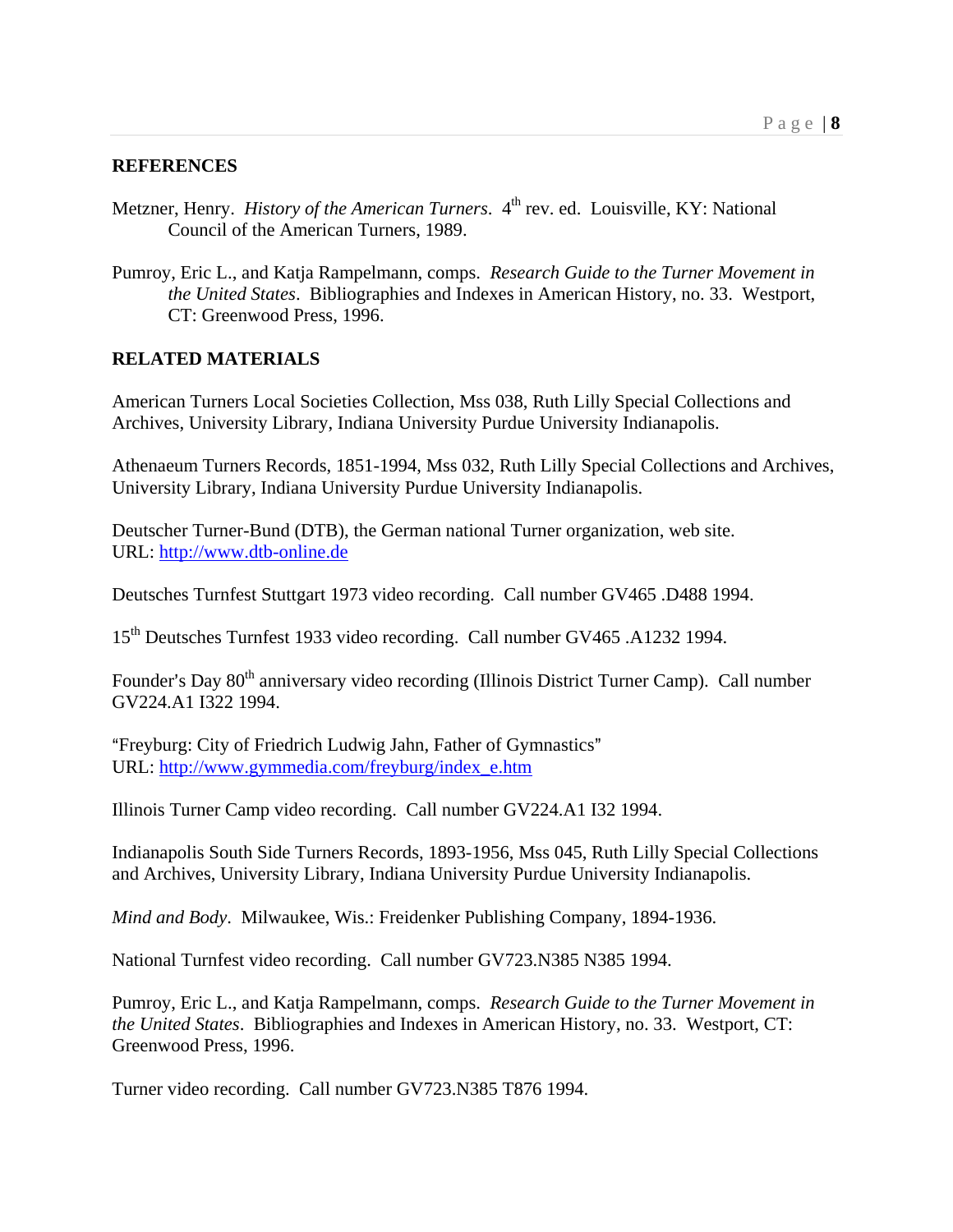Valentine, Michael Frank. "The Contribution of the American Turners to Physical Education in the United States." M.A. thesis, De Paul University, 1962.

#### **SCOPE AND CONTENT NOTE**

The collection documents the activities of the American Turners on a national level, the interactions between the national leadership and the districts and local societies, and the American Turners' relationship with American society in general. The materials offer insights into the topics of ethnicity, assimilation, and physical education and fitness. Many of the pre-World War I records are in German; the handwritten records from this period are often in old German script, and the printed records are in a Gothic typeface. The collection is of limited use for genealogical research.

The collection has been divided into the following series: National Council Records, Conventions, Financial, Membership, Turner Groups, Women's Auxiliary, History, Sporting Events, Publications, Districts, German Turners, Related Organizations, Photographs, and Audio-Visual Materials. Audiovisual materials are listed both in the appropriate series and in audiovisual inventories at the end of the series list. Photographs are listed both in the appropriate series and searchable online.

**National Council Records, 1853-1998**, contain the records of the National Council, the chief executive body of the American Turners, and of the national office, which under the direction of the national secretary oversees the day-to-day operations of the national organization.

Annual reports, 1871-1917, 1919-1966, summarize the activities and status of the American Turners. The reports typically include a report by the national president, a financial statement from the national treasurer, reports from the national committees, membership statistics for all societies belonging to the American Turners, and information from the Normal College. The reports are in German through 1919. The years 1872-1879 and 1881-1883 have only the treasurer's statement from the annual report. The last annual report was published in 1966.

The National Council minutes, 1858-1993, document the discussions and decisions of the leadership group in its meetings. The minutes are handwritten in German through 1937, although contemporary script was often used instead of the old German script. The minutes are typed or printed in English after 1937. The minutes are complete for the years 1858-1993 except for 1938, 1940, and 1957-1962.

Council correspondence provides an understanding of the activities of the administrative body and the national office and of the issues, both internal and external, that concerned the American Turners. Among the external issues are German-American support for the Boers in their war against the British in South Africa at the beginning of the twentieth century (including an offer by the American Turners to Clara Barton of the American Red Cross to sponsor an ambulance unit to assist Boer civilians), efforts to send food to Germany after World War I, and whether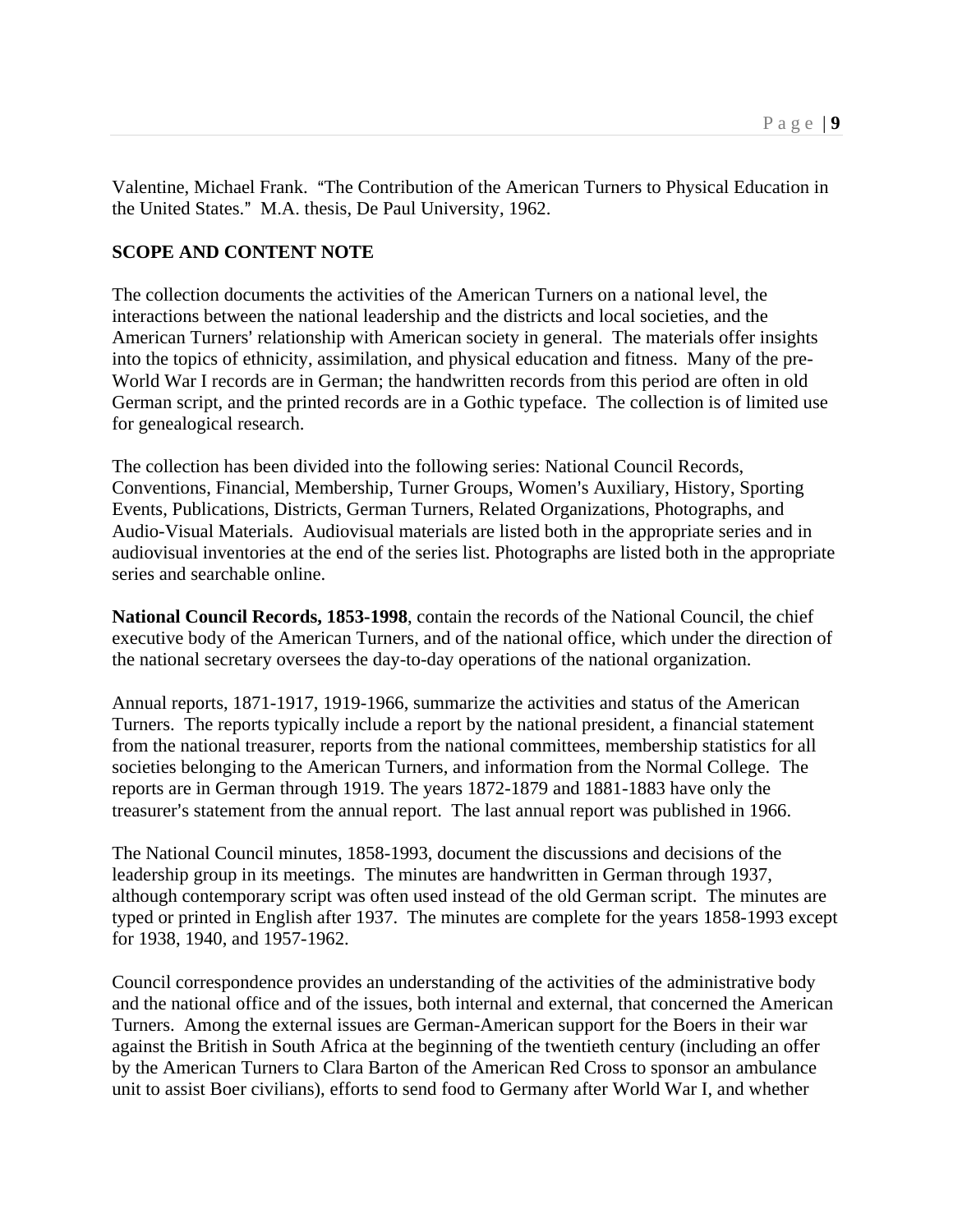local Turner societies were subject to the provisions of the Social Security Act, especially in regards to the societies' instructors. Internal issues include the continuing efforts by the national office to collect the per capita membership payments from local societies and decisions by local societies to disband or to withdraw from the American Turners. The correspondence is divided into three sections: chronological, subject, and societies. The chronological correspondence is filed by date. Much of the correspondence from the years before World War I is handwritten in German. The subject correspondence is filed alphabetically by topic. Much of this correspondence is with members of the National Council or of the national committees. Most of the letters are in English. The correspondence with individual societies is filed alphabetically by state and then city. Most of these letters are in English.

National secretary Emil L. Pletz and his successor, Dr. E. A. Eklund, published a newsletter, 1939-1956, that was sent to officers of local Turner societies. The items in the newsletter kept local societies informed about the activities of the national office and other Turner societies and reminded local officers of duties they needed to fulfill, such as submitting annual statistical reports to the national office.

The photographs of individuals are mostly head and shoulder portraits of people who have served on the National Council or on national committees. These photographs are arranged alphabetically by last name. Most of the photographs of groups show several members of the National Council or of national committees together. A few of the group photographs are of events or activities. The two photographs of the *Vorort* (the original name of the National Council) are oversized and show the members of the *Vorort* when the national office was in Indianapolis.

Records from various national committees are included in the series. These files include correspondence, minutes, and other materials relating to the activities of the National Bowling Committee, the National Committee for Complaints and Appeals, the National Cultural Education Committee, the National Health and Physical Education Committee, the National Legal Committee, the National Publicity and Membership Committee, the Round Table Conference, and the Youth Committee. Some of the committee records are for only a few years while others cover several decades. The committees help shape the Turners' national policy, direct national activities, and serve as a link between the national leadership and the districts and local societies. The Health and Physical Education Committee and the Cultural Education Committee have played especially prominent roles in this area. The Health and Physical Education Committee establishes regulations and guidelines for Turnfests and other national sporting events and has conducted meetings and classes for instructors from Turner societies. The Cultural Education Committee supervises cultural competitions held in conjunction with Turnfests and encourages local societies to conduct cultural education activities, such as lectures, to make Turner societies places for intellectual as well as physical development.

Other records in this series include files relating to projects sponsored by the National Council and copies of the American Turners' bylaws and statutes.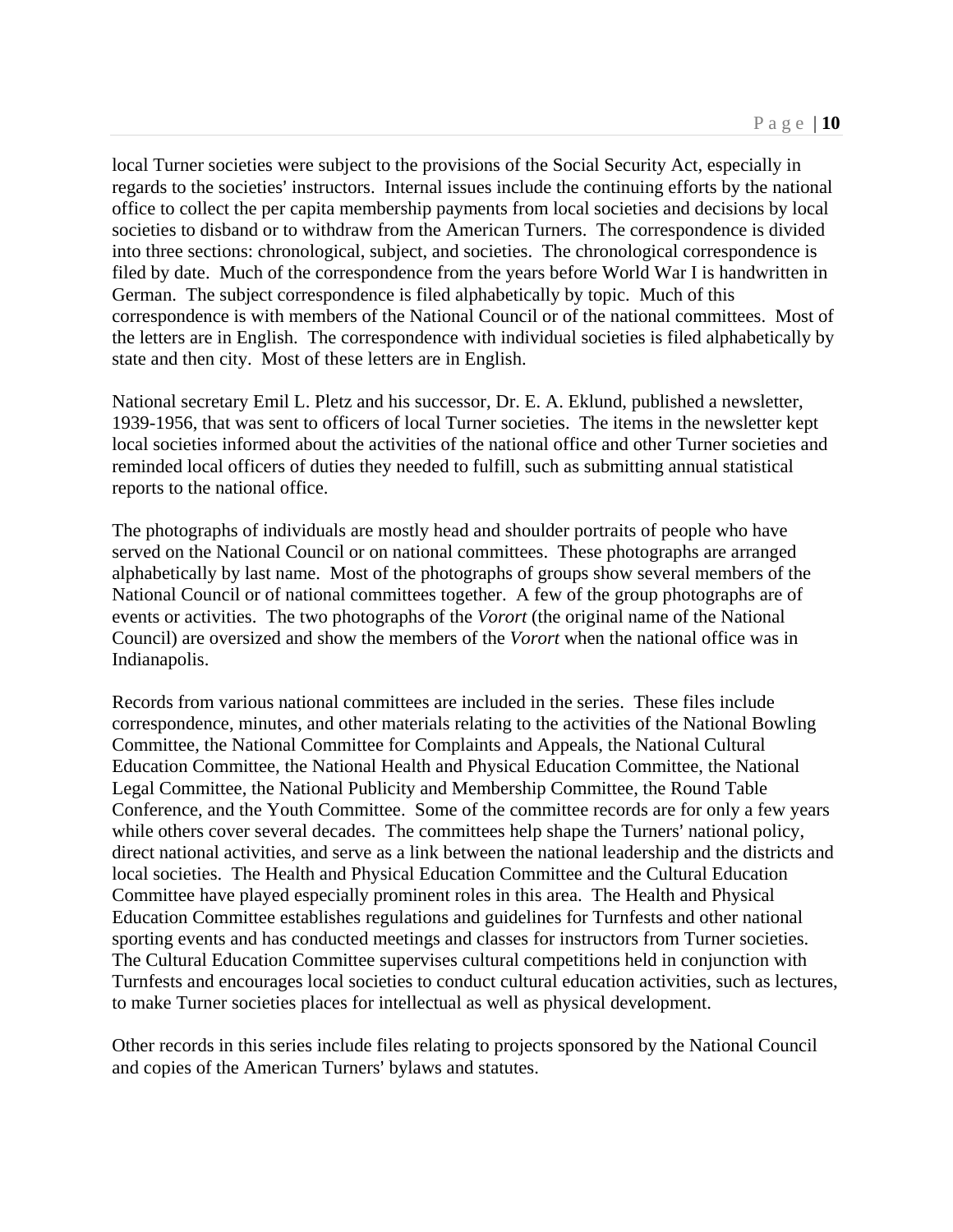**Convention Records, 1854-2000,** contain minutes, reports, publications, correspondence, and photographs from the meetings of the American Turners' principal legislative body. The conventions elect the national president and two vice presidents, select the location of the next National Festival, approve changes in the principles and statutes, and establish the general policies that are implemented by the National Council. The conventions met annually from 1850 to 1860, then biennially beginning in 1866. No convention was held during World War I. There are minutes for all of the conventions. The minutes are in German through 1921, but English translations prepared by Henry W. Kumpf in the 1940s are included for the conventions from 1854 to 1872. Reports from convention committees, correspondence (much of it dealing with resolutions to be voted on by the conventions), and programs and other souvenir publications are available for several of the conventions. These records, like the minutes, are generally in German prior to 1921.

**Financial Records, 1866-1998**, contain financial records, correspondence and reports relating to the general finances of the American Turners and to special funds administered by the organization. The materials in this series are especially strong for the years after World War II. The data from this series and from the treasurer's reports included in the annual reports provide a good financial history of the organization from the 1860s to the 1990s.

**Membership Records, 1883-1999**, contain society charters, statistical reports from individual societies, directories of Turner societies and their leaders, membership lists from some societies submitted to the national headquarters, information about withdrawn or dissolved societies, lists of expelled members and individuals honored for 40- or 50-year membership in the Turners, and information on membership drives and inductions. The records in this series are useful in tracking the growth and decline of the American Turners through changes in the number of active societies and dues-paying members.

**Turner Groups Records, 1930-1943**, contain a copy of the principles and statutes of the American Boy Turners and correspondence, membership applications, and dues records from the Turner Pioneers . The American Boy Turners, established by the national convention in 1933, was an organization for boys ages 10-18. The group offered athletic, educational, and social activities to its members. The Turner Pioneers, organized in 1930, was for Turners age 40 and over. The group's objectives were to work within their Turner societies to strengthen the educational and athletic programs, recruit new members for Turner societies, and defend Turner principles and ideals to the general public.

**Women's Auxiliary Records, 1931-1990**, contain convention minutes, reports, resolutions, copies of the constitution and bylaws, newsletters, rosters of Auxiliary leaders on the national and society level, newsletters, and correspondence. The Women's Auxiliary of the American Turners, organized at the American Turners' convention in Louisville, Kentucky in 1919, ties together auxiliaries affiliated with local Turner societies. The Women's Auxiliary has engaged in several fund raising and philanthropic activities. Auxiliary efforts have included a Student Loan Fund for students attending the Normal College of the American Gymnastic Union,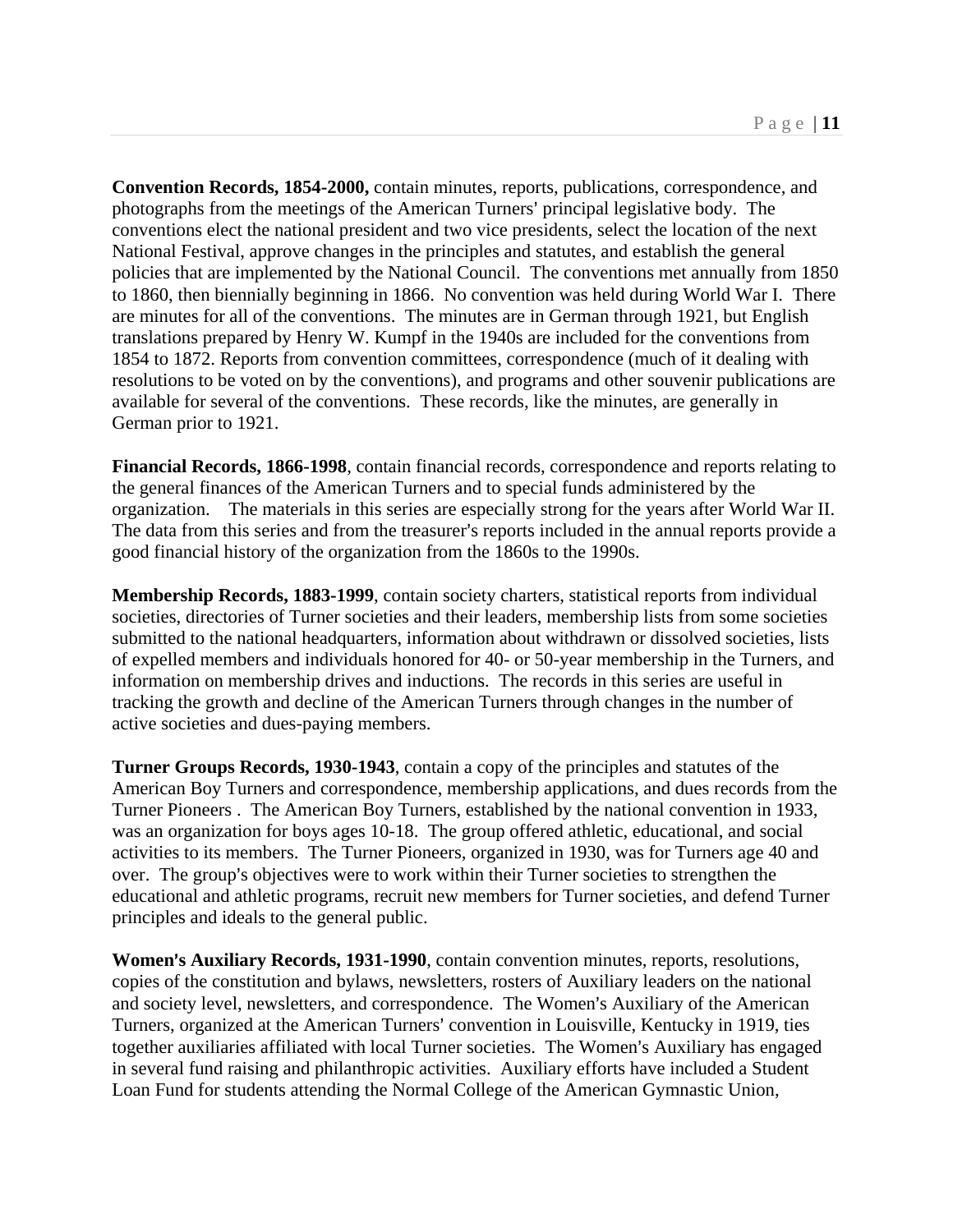financial support of the National Health and Physical Education Committee's leaders' course, monetary donations to other Turner causes, and work with groups like the American Red Cross. The president of the Women's Auxiliary of the American Turners has served on the National Council since 1961.

**History Records, 1893-2002**, contain articles, theses, correspondence, and other materials relating to the history of the American Turners. The decision to change the organization's name to the American Turners in 1938 sparked sharp debate among members. The series contains correspondence about the name change and referendum vote tallies from several societies. The articles and theses cover primarily the influence of the Turners in specific geographic regions (such as Missouri) and in the field of physical education. The materials about the president of the American Turners are writings of and articles about the two men who had the longest terms in the office, George Seibel (1923-1937) and Carl Weideman (1937-1952). Correspondence about Turner Day at the New York World's Fair in 1939 illustrates the Turners' efforts at promoting both the organization and physical fitness. Correspondence and newspaper clippings document the impact of World War II on the Turners. Many of these files concern the involvement of a few Turner societies, primarily in the New York City area, with pro-Nazi German-American groups. Turner anniversaries are the subject of files relating to a Turner postage stamp issued by the U.S. Postal Service in 1948 to celebrate the centennial anniversary of the founding of the first Turnverein in the United States, a commemorative seal issued by the American Turners in 1958, and a resolution passed by the Illinois State Senate in 1993.

**Sporting Events Records, 1885-1995**, contain records from Turnfests and other national sporting events. Turnfest records include results of the competition, correspondence, descriptions of mass exercises, programs and other promotional publications, and photographs. The records from the other national sporting events contain similar materials. The sports involved in these events include badminton, basketball, bowling, golf, gymnastics, softball, swimming, tennis, track and field, and volleyball. The records in this series show the variety of athletic activities Turners are involved in on the national level.

**Publications**, **1870-2004**, contain copies of *American Turner Topics*, the national newsletter published by the American Turners since 1936. *American Turner Topics* includes items about the activities of Turner districts and societies, reports on conventions, Turnfests, and other national events, and a column by the national president. The series does not have a complete run, having no issues from 1960-1962 and missing issues from other years.

Turner promotional materials printed for the general public and songbooks, yearbooks, guidelines, and educational publications for members are in the series. Some of the publications are in German. The promotional materials offer examples of the Turners' public relations activities through much of the twentieth century and illustrate their efforts to create a positive image in the minds of non-Turners, especially during the 1930s and 1940s.

**Districts Records, 1869-1994**, contain district convention minutes, publications, photographs, histories, and correspondence between the national office and the districts. Some of the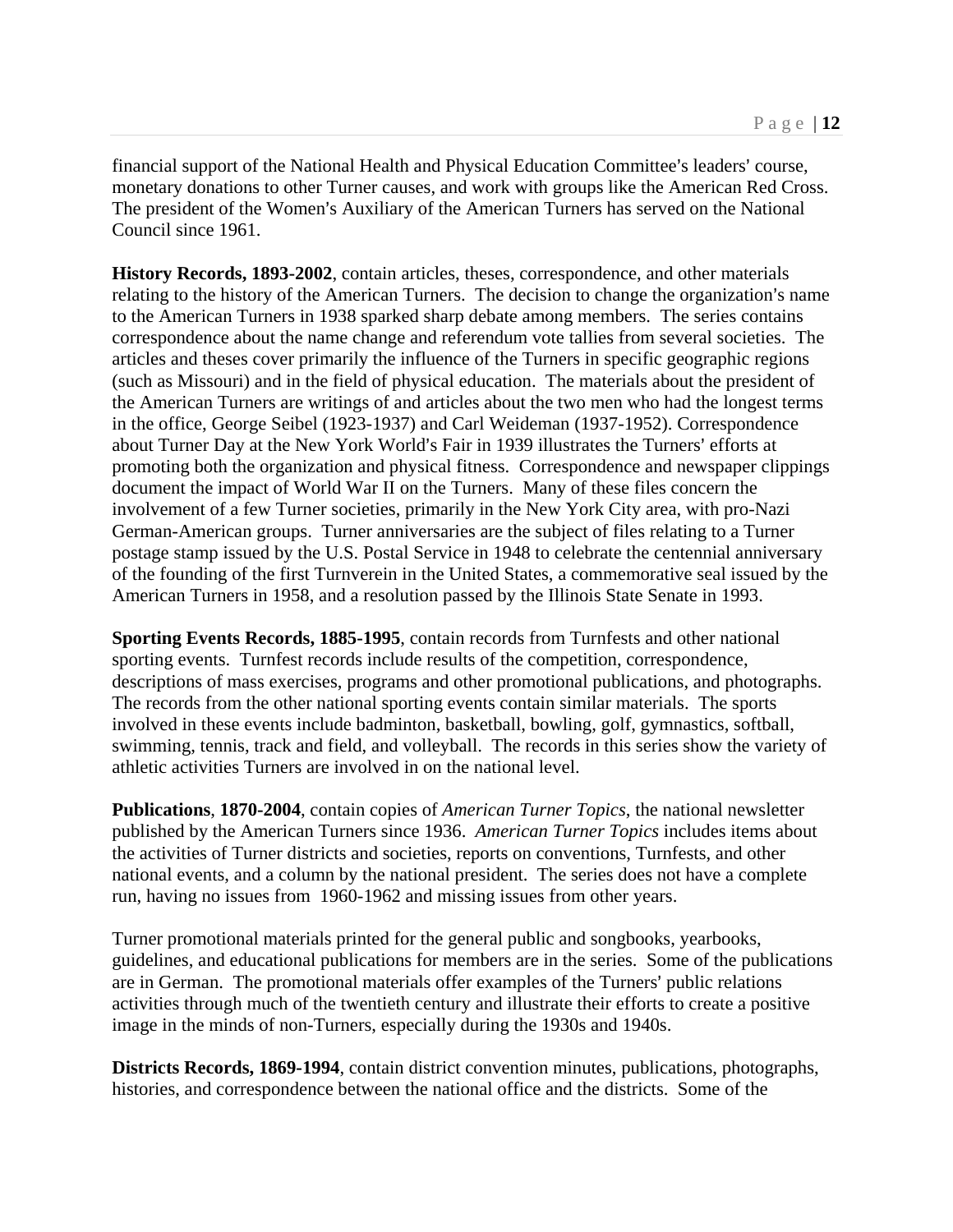convention minutes are in German. Districts are geographical groupings of Turner societies established by the national leadership to promote cooperation among societies and to enhance the efficiency of the Turner organizational structure. A district may encompass portions of several states or only part of one state. Societies within a district meet to discuss mutual problems and issues and to conduct district athletic and social events. District conventions often issue resolutions for consideration at the national convention, and district presidents have served as members of the National Council since 1992. A total of 48 districts have existed at various times, and the collection has records from 25 of those districts. The most extensive set is from the Central States District, which currently includes the Turner societies in Indiana, Kentucky, and western Ohio. Records for this district include an incomplete run of convention minutes from 1880-1987, minutes and correspondence relating to the meetings of the district officers in the 1970s and 1980s, and records relating to the district's social and athletic activities from the 1930s-1980s.

**German Turners Records, 1844-1991**, contain publications published by or relating to Turners in Germany, correspondence from German Turner societies to the American Turners, photographs, and information about and films of Turnfests held in Germany. Many of the publications are in German. While the American Turners and the Deutsche Turnerschaft are separate organizations, the two groups have maintained a relationship. Teams from Germany have come to the United States to compete in the national Turnfests of the American Turners, and many Americans have participated in or observed German Turnfests. Some German Turner societies wrote to the American Turners after World War II, seeking assistance in rebuilding their organizations.

**Related Organizations Records, 1886-1978**, contain correspondence, meeting minutes, and newsletters from organizations (primarily athletic) with which the American Turners have had connections.

The American Athletic Union (AAU) records include the articles of alliance that set out the relationship between the American Turners and AAU and event records that highlight the involvement of Turners both as athletes and as judges, supervisors, and sponsors in AAU athletic events.

The Freidenker Vereine (Freethinker Societies) records contain publications. Many members of the American Turners were actively involved in Freethinker societies; e.g., Max Hempel, who served as national secretary of the American Turners during the 1890s, wrote many of the articles that appear in the publications. The participation of Turners in Freethinker societies reflects the liberal attitudes of the Turners during the late nineteenth and early twentieth centuries.

The German-American Gymnastic Committee was incorporated on April 23, 1957, and many of the officers were members of the American Turners. The file contains promotional materials and reports relating to a 1958 tour of the West German gymnastics teams sponsored by the committee. Turner societies hosted many of the tour's performances.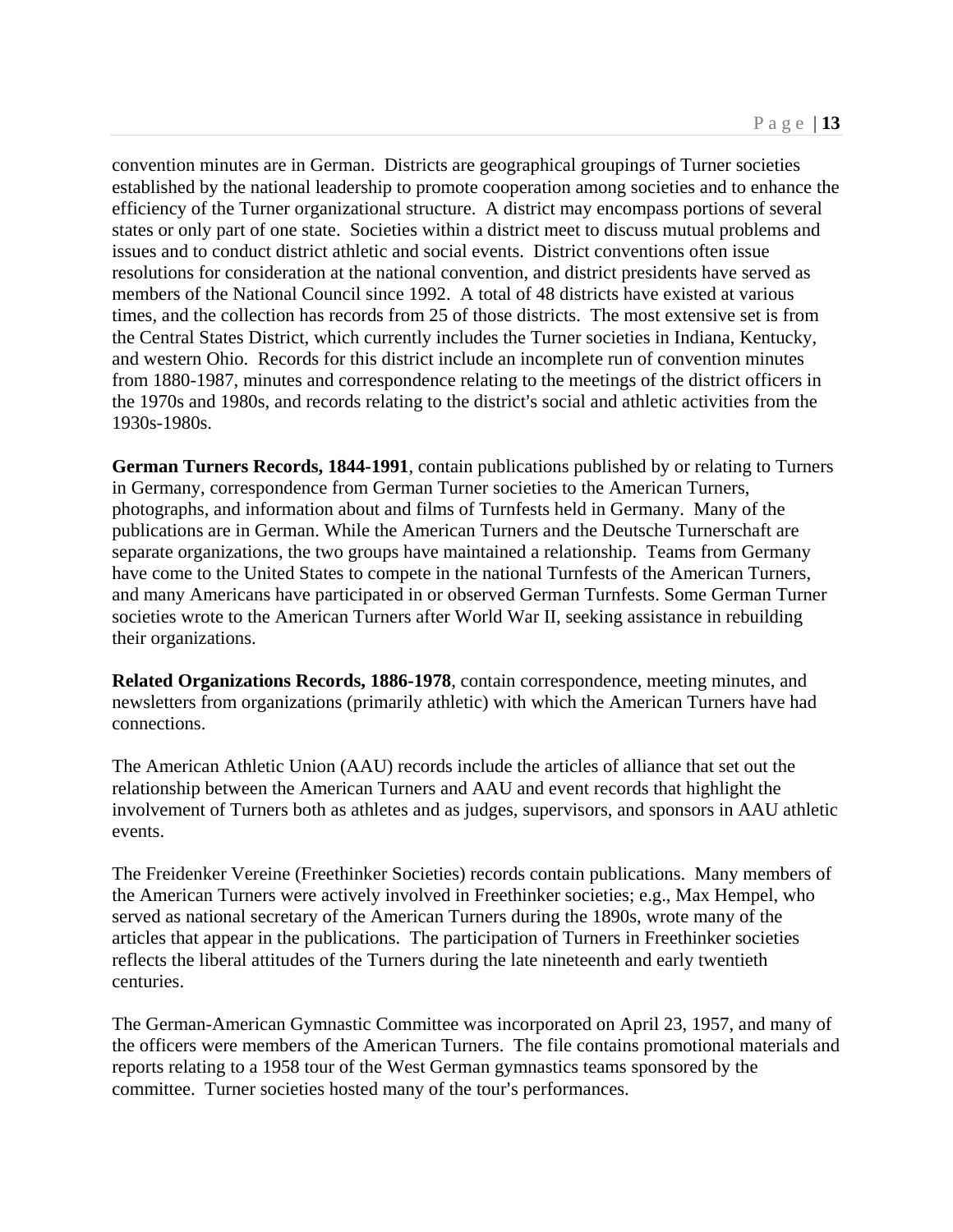The United States Olympic Gymnastic Committee file includes correspondence, meeting minutes, and photographs. The American Turners had a representative on the committee, and Roy E. Moore, chairman of the committee from 1920 to 1957, was a member of the American Turners. Most of the members of the U.S. Olympic men's and women's gymnastic teams for 1948, 1952, and 1956 were either members of the American Turners or trained at Turner societies.

The United States Volleyball Association (USVBA) file contains correspondence and meeting minutes. The American Turners had representatives on the USVBA board during the period covered by the records.

**Photographs, 1890-1991**, cover primarily individuals who served in national leadership roles, national committees, national sporting events, district activities, activities of the German Turners, and the U.S. Olympic gymnastic teams of the 1940s and 1950s that were composed mainly of Turner members. Many of the photographs originally appeared in the *American Turner Topics.*

**Audio-Visual Materials, 1933-1995**, include 16mm films from the German Turnfests of 1933, 1968, and 1973 and a video made to promote the 1995 Turnfest held in South Bend, Indiana. This video includes historic film footage of various German Turnfests and of American Turnfests held in 1948 and 1991 and scenes of the South Bend Turners facilities and the sites at the University of Notre Dame where the 1995 competition was held.

#### **SERIES LIST**

| <b>CONTENTS</b>                                            | <b>BOX</b>                  | <b>FOLDER</b> |
|------------------------------------------------------------|-----------------------------|---------------|
| <b>National Council</b>                                    |                             |               |
| <b>Annual Reports</b>                                      |                             |               |
| 1871-1917, 1919-1952                                       |                             | $1-43$        |
| 1952-1966                                                  | $\overline{2}$              | $1 - 2$       |
| Semi-annual reports and resolutions, 1855-1858             | $\mathcal{D}_{\mathcal{L}}$ | 3             |
| <b>Minutes</b>                                             |                             |               |
| 1858-1865, 1872-1894                                       | $\overline{2}$              | 4-9           |
| 1894-1900, 1904-1907                                       | 3                           | $1 - 2$       |
| 1907-1915                                                  | $\overline{4}$              | $1 - 2$       |
| 1915-1923                                                  | 5                           | 1             |
| 1923-1937, 1939, 1941-1956, 1963-1970                      | $\overline{2}$              | $10 - 18$     |
| 1971-1998                                                  | 6                           | $1-25$        |
| Constitution and bylaws/principles and statutes, 1853-1994 | 6                           | 26-28         |
| Correspondence, Chronological                              |                             |               |
| 1864-1865                                                  | 6                           | $29 - 30$     |
| 1865-1868, 1875-1902, 1905-1908, 1910-1921, 1932-          | 7                           | $1-26$        |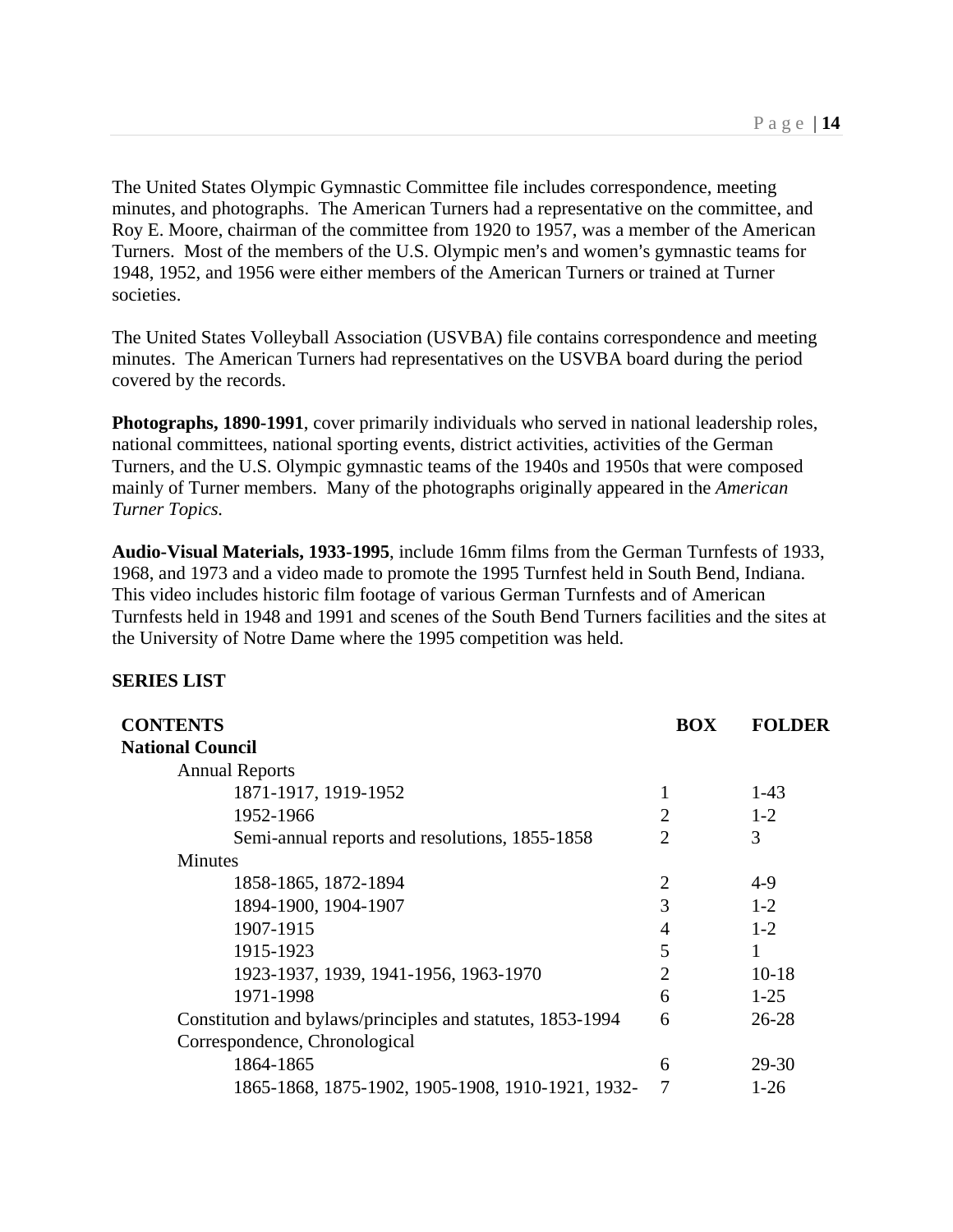| <b>CONTENTS</b>                                    | <b>BOX</b> | <b>FOLDER</b>    |
|----------------------------------------------------|------------|------------------|
| 1991, undated                                      |            |                  |
| Correspondence, Subject                            |            |                  |
| Anderson, Clifford, 1962-1978                      | 8          | $\mathbf{1}$     |
| Astaldi, Frank, 1972-1978                          | 8          | $\boldsymbol{2}$ |
| Beckner, John, 1964-1967                           | 8          | 3                |
| Beyer, E. F. "Bud", 1966-1969                      | 8          | $\overline{4}$   |
| Biebel, Harold D., 1974-1976                       | 8          | 5                |
| Boeker, Fred, 1969-1978                            | 8          | 6                |
| Boer War, 1901-1902                                | 8          | $\tau$           |
| Bunge, Martin, 1914                                | 8          | $8\,$            |
| Calhoun, Charles, 1962-1969                        | 8          | 9                |
| Crook, Elmer, 1970-1978                            | 8          | 10               |
| Dalbke, Warren, 1968-1974                          | 8          | 11               |
| Dau, Betty, 1973-1976                              | 8          | 12               |
| Dau, Robert, 1968-1978                             | $8\,$      | 13               |
| Diamant, Alex, 1964-1971                           | 8          | 14               |
| Eisele, Herman, 1940-1974                          | 8          | 15               |
| Geber, Charles A., 1941-1952                       | 8          | 16               |
| Groth, Ed, 1948-1958                               | 8          | 17               |
| Honor Key applications, 1950-1969                  | $8\,$      | 18               |
| Intercollegiate athletics, 1949                    | 8          | 19               |
| International Volley Ball Review, 1948-1953        | 8          | 20               |
| Jacquin, George J., 1958-1978                      | 8          | 21-23            |
| Memoranda to council members, 1937-1980            | 8          | 24               |
| Meyer, William R., 1975-1978                       | 8          | 25               |
| Mitchell, Eugene E., 1964-1972                     | 8          | 26               |
| Moore, Roy E., 1954-1956                           | 8          | 27               |
| Mueller, JoAnn, 1968-1978                          | 8          | 28               |
| Nolde, Martin, 1940                                | $8\,$      | 29               |
| Olt, Fred, 1924-1927                               | 8          | 30               |
| President's Council on Physical Fitness, 1955-1963 | 8          | 31               |
| Racker, Wilfred H., 1965-1978                      | 8          | 32               |
| Regional Councilors, 1972-1978                     | 8          | 33               |
| Requests for information, 1962-1978                | 9          | $1 - 2$          |
| Schiget, Henry, 1951-1969                          | 9          | 3                |
| Schrader, Walter H., 1974-1978                     | 9          | 4                |
| Schroeder, Henry, 1957-1965                        | 9          | 5                |
| Schuler, Robert J., 1975-1978                      | 9          | 6                |
| Serb, Elmer N., 1976-1978                          | 9          | 7                |
| Society presidents meeting, 1961                   | 9          | 8                |
| Steinlage, Forrest, 1963-1978                      | 9          | 9                |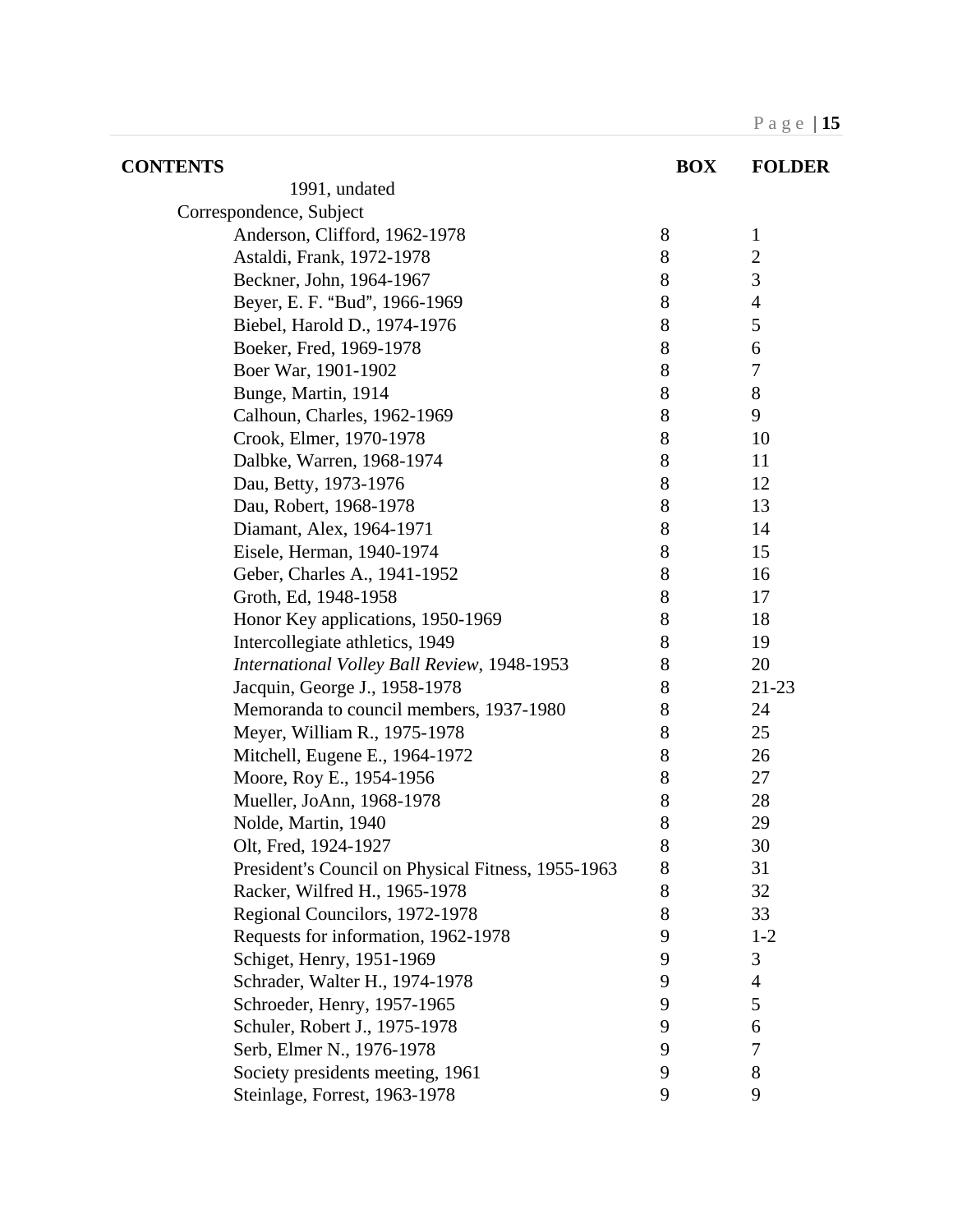| <b>CONTENTS</b>                                   | <b>BOX</b> | <b>FOLDER</b>  |
|---------------------------------------------------|------------|----------------|
| Trummer, Arnold, 1968-1975                        | 9          | 10             |
| Turners serving in World War II, 1942-1947        | 9          | $11 - 12$      |
| Turnfest in Breslau, 1937-1938                    | 9          | 13             |
| Turnfest in Stuttgart, 1971-1973                  | 9          | $14 - 17$      |
| Volker, Robert J., 1973-1978                      | 9          | 18             |
| Warnken, Harry W., 1958-1960                      | 9          | 19             |
| Willer, Gretchen, 1971-1978                       | 9          | 20             |
| Woehrle, , William, 1972-1978                     | 9          | 21             |
| Correspondence, Societies (alphabetical by state) |            |                |
| Long Beach, CA Turners, 1975-1978                 | 9          | 22             |
| Los Angeles, CA Turners, 1949-1980                | 9          | 23             |
| Pasadena, CA Turners, 1976                        | 9          | 24             |
| Sacramento, CA Turn Verein, 1949-1979             | 9          | 25             |
| San Diego, CA Turners, 1963-1976                  | 9          | 26             |
| San Francisco, CA Turnverein, 1912                | 9          | 27             |
| San Francisco, CA Turners, 1954                   | 9          | 28             |
| Upland, CA Turners, 1976-1977                     | 9          | 29             |
| Denver, CO Turnverein, 1910                       | 9          | 30             |
| Bridgeport, CT Turner Association, 1955-1988      | 10         | $\mathbf{1}$   |
| Hartford, CT Turners, 1952-1970                   | 10         | $\overline{c}$ |
| Wilmington, DE Turners, 1961-1976                 | 10         | 3              |
| Turn Verein Frisch Auf (Aurora, IL), 1952-1980    | 10         | $\overline{4}$ |
| Bloomington, IL Turners, 1954-1955                | 10         | 5              |
| American Turners Northwest Chicago (IL), 1956-    | 10         | 6              |
| 1980                                              |            |                |
| Chicago, IL Turners, 1956-1969                    | 10         | 7              |
| Forward Turner Society (Chicago, IL), 1953-1956   | 10         | 8              |
| Lincoln Turners (Chicago, IL), 1960-1980          | 10         | 9              |
| Social Turners (Chicago, IL), 1947-1956           | 10         | 10             |
| Swiss Turners (Chicago, IL), 1947-1956            | 10         | 11             |
| Turn Verein Eiche (Chicago, IL), 1948-1980        | 10         | 12             |
| Elgin, IL Turners, 1955-1980                      | 10         | 13             |
| Moline, IL Turners, ca. 1945-1979                 | 10         | 14             |
| Turn Verein Germania (Waukegan, IL), 1951         | 10         | 15             |
| Central Turners (Evansville, IN), 1948-1975       | 10         | 16             |
| Fort Wayne, IN Turners, 1968-1980                 | 10         | 17             |
| Athenaeum Turners (Indianapolis, IN), 1948-1987   | 10         | 18             |
| Downtown Turners (Indianapolis, IN), 1973-1976    | 10         | 19             |
| South Side Turners (Indianapolis, IN), 1942-1979  | 10         | 20             |
| American Turners-South Bend (IN), 1958-1980       | 10         | 21             |
| Clinton, IA Turners, 1947-1968                    | 10         | 22             |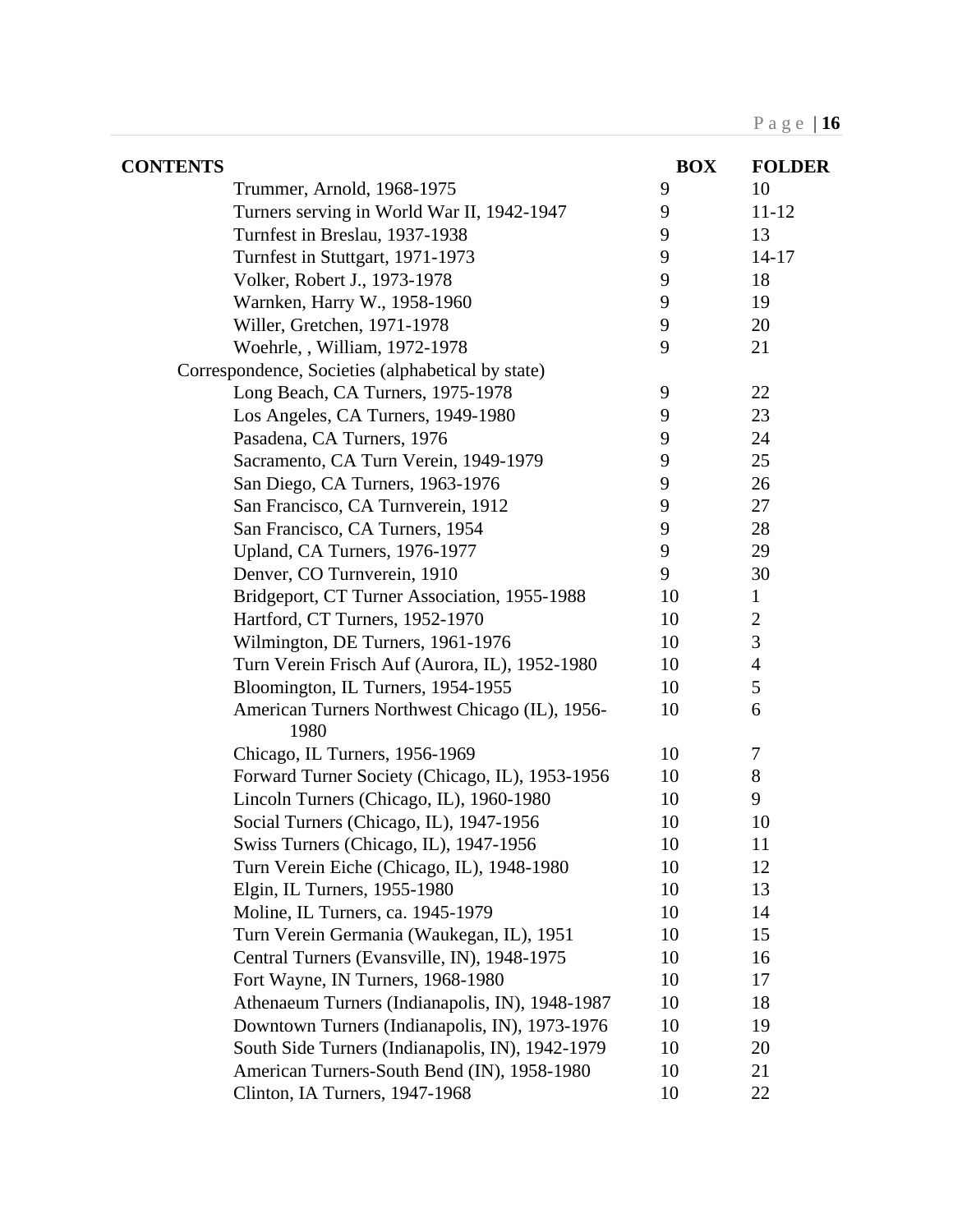| <b>CONTENTS</b> |                                                           | <b>BOX</b> | <b>FOLDER</b>  |
|-----------------|-----------------------------------------------------------|------------|----------------|
|                 | Central Turners (Davenport, IA), 1945-1979                | 10         | 23             |
|                 | East Davenport, IA Turners, 1954-1976                     | 10         | 24             |
|                 | Northwest Davenport, IA Turner Society, 1953-1980         | 10         | 25             |
|                 | Keystone, IA Turners, 1953-1978                           | 10         | 26             |
|                 | American Turners-Covington (KY), 1947-1980                | 10         | 27             |
|                 | American Turners-Louisville (KY), 1950-1980               | 10         | 28             |
|                 | Baltimore, MD Turners, 1947-1980                          | 10         | 29             |
|                 | Adams, MA Turners, 1965-1979                              | 11         | $\mathbf{1}$   |
|                 | Boston, MA Turn Verein, 1947-1956                         | 11         | $\mathbf{2}$   |
|                 | German Workingmen's Association (Boston, MA),<br>1953     | 11         | 3              |
|                 | Clinton, MA Turn Verein, 1951-1980                        | 11         | 4              |
|                 | Fitchburg, MA Turners, 1940-1991                          | 11         | 5              |
|                 | Holyoke, MA Turners, 1953-1979                            | 11         | 6              |
|                 | Springdale Turners (Holyoke, MA), 1953-1980               | 11         | 7              |
|                 | Lawrence, MA Turners, 1953-1979                           | 11         | $8\,$          |
|                 | Springfield, MA Turnverein, 1960-1980                     | 11         | 9              |
|                 | American Turners-Detroit (MI), 1949-1980                  | 11         | $10 - 11$      |
|                 | St. Anthony Turnverein (Minneapolis, MN), 1949-<br>1979   | 11         | 12             |
|                 | New Ulm, MN Turnverein, 1947-1980                         | 11         | 13             |
|                 | St. Paul MN Turners, 1949-1979                            | 11         | 14             |
|                 | Kansas City, MO Turners, 1953-1979                        | 11         | 15             |
|                 | Concordia Turners (St. Louis, MO), 1947-1978              | 11         | 16             |
|                 | North St. Louis, MO Gymnastic Society, 1961-1980          | 11         | 17             |
|                 | Schiller Turners (St. Louis, MO), 1953-1980               | 11         | 18             |
|                 | South Side Turners (Omaha, NE), 1950-1970                 | 11         | 19             |
|                 | Manchester, NH Turn Verein, 1951-1967                     | 11         | 20             |
|                 | Carlstadt, NJ Turnverein, 1950-1980                       | 11         | 21             |
|                 | New Brunswick, NJ Turn Verein, 1957-1959                  | 11         | 22             |
|                 | Newark, NJ Turn Verein, 1954-1968                         | 11         | 23             |
|                 | Union Hill Turn Verein (North Bergen, NJ), 1954-<br>1990  | 11         | 24             |
|                 | Passaic, NJ Turners, 1960-1980                            | 11         | 25             |
|                 | Riverside, NJ Turners, 1960-1980                          | 11         | 26             |
|                 | American Turners-Bronx (NY), 1957                         | 11         | 27             |
|                 | American Turners-Brooklyn (NY), 1948-1991                 | 11         | 28-29          |
|                 | Buffalo, NY Turners, 1953-1979                            | 11         | 30             |
|                 | Long Island Turners (Long Island City, NY), 1961-<br>1980 | 12         | 1              |
|                 | Mount Vernon, NY Turners, 1960-1984                       | 12         | $\overline{2}$ |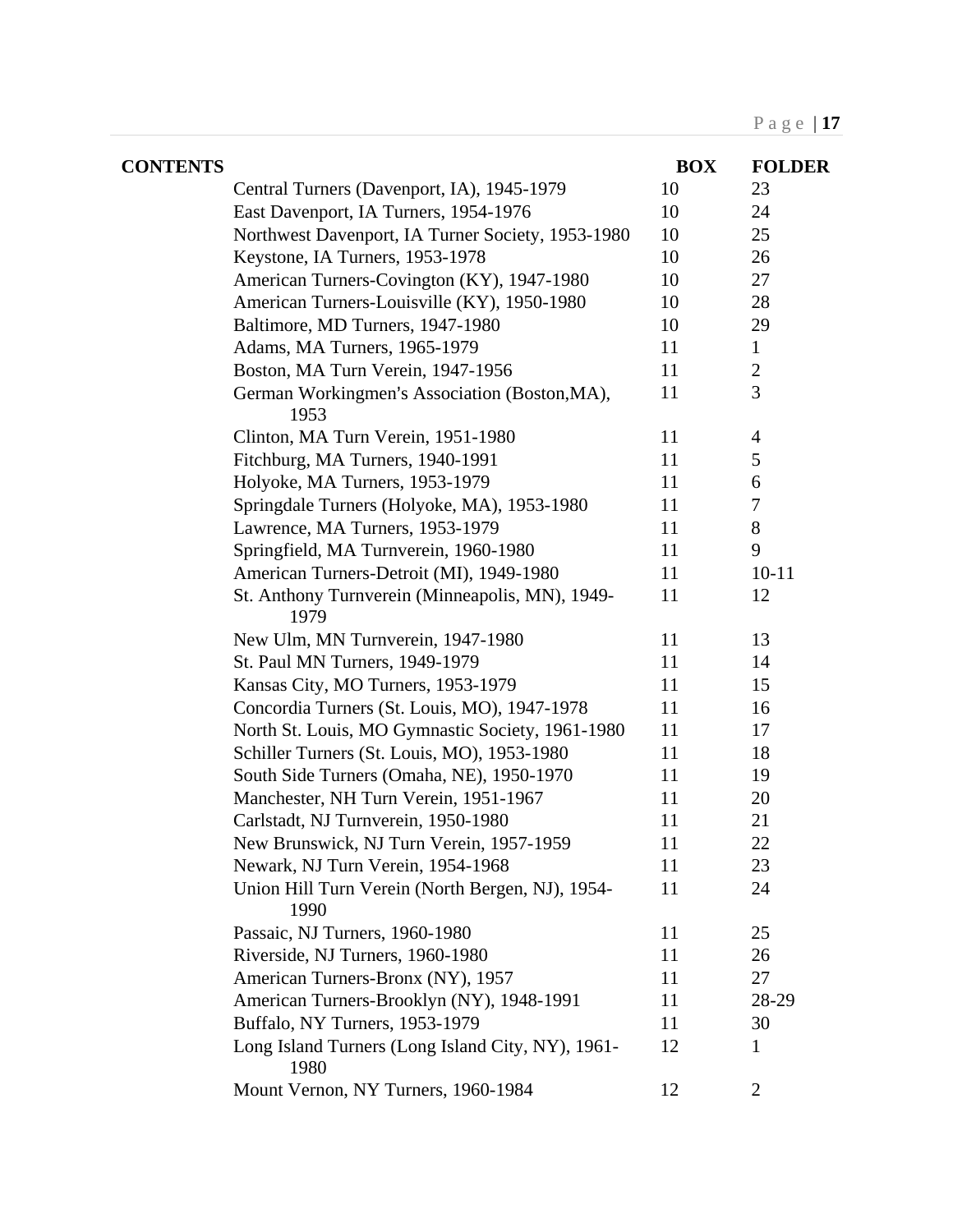| <b>CONTENTS</b> |                                                                         | <b>BOX</b> | <b>FOLDER</b>  |
|-----------------|-------------------------------------------------------------------------|------------|----------------|
|                 | New York, NY Turn Verein, 1921-1980                                     | 12         | 3              |
|                 | Rochester, NY Turners, 1950-1978                                        | 12         | $\overline{4}$ |
|                 | Schenectady, NY Turn Verein, 1958-1980                                  | 12         | 5              |
|                 | Syracuse, NY Turners, 1956-1980                                         | 12         | 6              |
|                 | Akron, OH Turner Club, 1965-1980                                        | 12         | 7              |
|                 | Central Turners (Cincinnati, OH), 1948-1980                             | 12         | $8\,$          |
|                 | American Turners S.T.V. (Cleveland, OH), 1949-<br>1981                  | 12         | 9              |
|                 | Cleveland, OH East Side Turners, 1962-1979                              | 12         | 10             |
|                 | Dayton, OH Liederkranz Turners, 1951-1975                               | 12         | 11             |
|                 | American Turners-Toledo (OH), 1967-1980                                 | 12         | 12             |
|                 | Harmonie Maennerchor, Gesang, und Verein<br>(Ambridge, PA), 1974-1981   | 12         | 13             |
|                 | Beaver Falls, PA Turners, 1953-1979                                     | 12         | 14             |
|                 | Charleroi, PA Turn Verein, 1953-1978                                    | 12         | 15             |
|                 | East Erie Turners (Erie, PA), 1971                                      | 12         | 16             |
|                 | Eintracht Music and Turn Hall Association<br>(Homestead, PA), 1947-1978 | 12         | 17             |
|                 | Johnstown, PA Turn Verein, 1951-1980                                    | 12         | 18             |
|                 | McKeesport, PA Turners, 1952-1975                                       | 12         | 19             |
|                 | Monaca, PA Turn Verein, 1961-1980                                       | 12         | 20             |
|                 | Monessen, PA Turn Verein, 1953-1976                                     | 12         | 21             |
|                 | Monongahela, PA Turners, 1953-1979                                      | 12         | 22             |
|                 | Philadelphia, PA Turners, 1953-1982                                     | 12         | 23             |
|                 | Roxborough Turners (Philadelphia, PA), 1960-1980                        | 12         | 24             |
|                 | Rochester, PA Turners, 1964-1980                                        | 12         | 25             |
|                 | Providence, RI Turners, 1961-1979                                       | 12         | 26             |
|                 | Chattanooga, TN Turners, 1949-1979                                      | 12         | 27             |
|                 | Salt Lake City, UT Turnverein, 1914                                     | 12         | 28             |
|                 | Sahalie Ski Club (Seattle, WA), 1948-1960                               | 12         | 29             |
|                 | Madison, WI Turners, 1950-1980                                          | 12         | 30             |
|                 | Milwaukee, WI Turners, 1914-1980                                        | 12         | 31             |
|                 | Sheboygan, WI Turners, 1954-1980                                        | 12         | 32             |
|                 | Secretary's Newsletter, 1939-1956                                       | 13         | $1 - 2$        |
|                 | National Speaker's Bureau, 1946                                         | 13         | 3              |
|                 | Poster project, ca. 1920                                                | 13         | $\overline{4}$ |
|                 | Photographs of individuals, 1930s-1980s                                 | 29         | $1-4$          |
|                 | Photographs of groups, 1950s-1990s                                      | 29         | 5              |
|                 | Photographs of Vorort, ca. 1898                                         | 30         | $1 - 2$        |
| Committees      |                                                                         |            |                |
|                 | National Bowling Committee, 1943-1978                                   | 13         | 5              |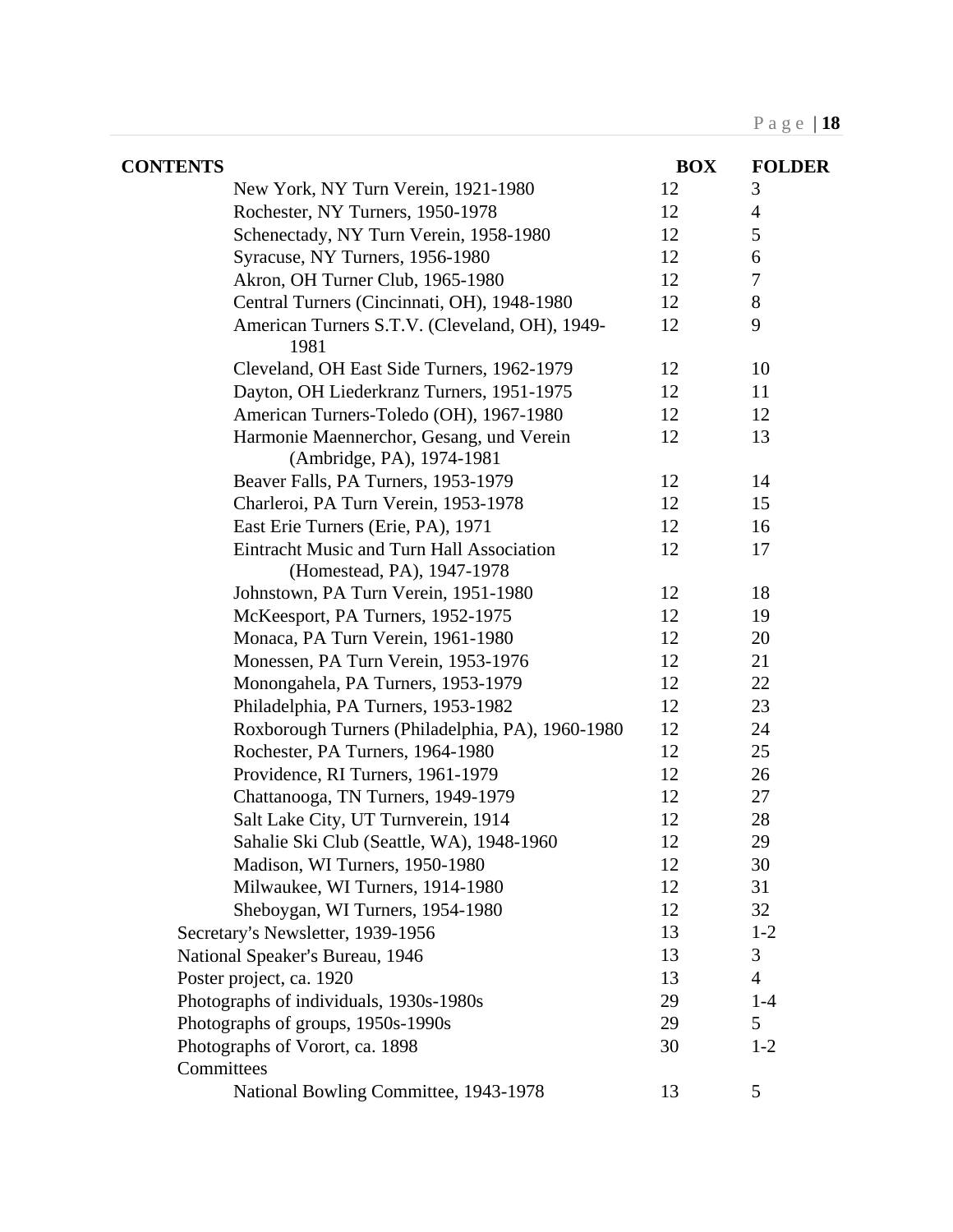| <b>CONTENTS</b>                                             | <b>BOX</b> | <b>FOLDER</b>  |
|-------------------------------------------------------------|------------|----------------|
| National Committee for Complaints and Appeals,<br>1890-1894 | 13         | 6              |
| National Cultural Education Committee, 1910-1983            | 13         | $7 - 8$        |
| photographs, 1988, 1991                                     | 29         | 6              |
| National Health and Physical Education Committee            |            |                |
| minutes and correspondence, 1918-1981                       | 13         | $9-10$         |
| exercises for instructors, 1949-1952                        | 13         | 11             |
| instructors' meeting, 1887-1952                             | 13         | $12 - 13$      |
| photographs, 1991                                           | 29         | $\tau$         |
| instructors' meeting photographs, 1966                      | 29         | 8              |
| leaders' course, 1937-1950, 1962-1976                       | 13         | $14 - 15$      |
| leaders' course photographs, 1966-1968                      | 29         | 9              |
| National Gym Camp, 1983-1986                                | 13         | 16             |
| National Legal Committee, 1957-1964                         | 13         | 17             |
| National Publicity and Membership Committee, 1968-<br>1969  | 13         | 18             |
| Round Table Conference, 1944-1947                           | 13         | 19             |
| Youth Committee, 1938-1956                                  | 13         | 20             |
| <b>Conventions</b>                                          |            |                |
| National conventions, 1854-1860, 1865-1902, 1906-1915       | 14         | $1 - 33$       |
| National convention photographs, 1890-1892                  | 29         | 10             |
| National convention photograph, 1892                        | 30         | 3              |
| Invitation for national convention from Panama-Pacific      | 27         | $\mathbf{1}$   |
| Universal Exposition, 1915                                  |            |                |
| National conventions, 1919-1927                             | 14         | 34-38          |
| National convention photograph, 1927                        |            |                |
| National conventions, 1929-1937                             | 14         | 39-43          |
| National convention delegate's badge, 1937                  | 31         |                |
| National convention, 1938                                   | 15         | $1 - 2$        |
| National convention photograph, 1938                        |            |                |
| National conventions, 1940-1944                             | 15         | $3 - 5$        |
| National convention photograph, 1944                        | 30         | $\overline{4}$ |
| National conventions, 1946-1950                             | 15         | $6 - 8$        |
| National convention photograph, 1950                        | 30         | 5              |
| National conventions, 1952-1962                             | 15         | $9 - 14$       |
| National convention photograph, 1962                        | 29         | 10             |
| National conventions, 1964-1984                             | 15         | $15 - 25$      |
| National convention photographs, 1984                       | 29         | 10             |
| National conventions, 1986-1992                             | 15         | 26-29          |
| National convention photographs, 1992                       | 20         | 10             |
| National conventions, 1994-2000                             | 15         | 30-33          |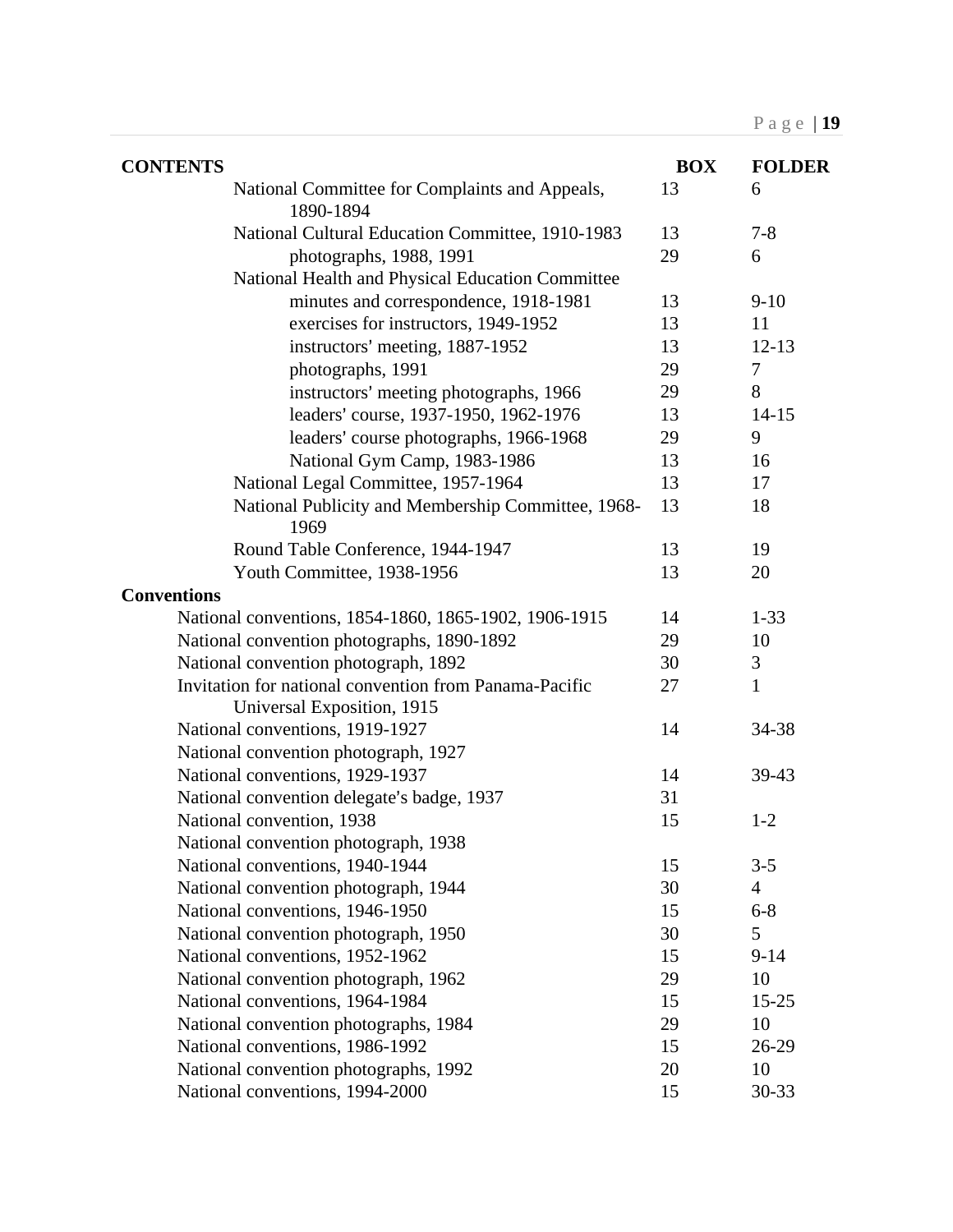| <b>CONTENTS</b>                                                                   | <b>BOX</b> | <b>FOLDER</b> |
|-----------------------------------------------------------------------------------|------------|---------------|
| <b>Financial Records</b>                                                          |            |               |
| Journal, 1866-1874                                                                | 15         | 34            |
| Kriegssamlung (War Fund), 1915-1917                                               | 15         | 35            |
| Annual financial reports                                                          |            |               |
| 1947-1965                                                                         | 15         | 36-38         |
| 1966-1998                                                                         | 16         | $1 - 7$       |
| American Turners tax exemption information, ca. 1950s                             | 16         | 8             |
| American Turners Endowment Fund, 1947-1994                                        | 16         | $9 - 11$      |
| A-T-R Corporation, 1953-1976                                                      | 16         | $12 - 15$     |
| Instructors' Fund, 1931-1982                                                      | 16         | 16            |
| Instructors' Insurance, 1977-1978                                                 | 16         | 17            |
| Jahn Educational Fund, 1925-1978                                                  | 16         | 18-19         |
| Turner Christmas seals sales, 1952-1956                                           | 16         | 20            |
| <b>Membership</b>                                                                 |            |               |
| Citizenship requirement, 1974-1978                                                | 16         | 21            |
| Civic participation reports, 1952                                                 | 16         | 22            |
| <b>Directories</b>                                                                |            |               |
| ca. 1930s, 1954, 1972, 1974-1976, 1979-1989                                       | 16         | 23-32         |
| 1991-1999                                                                         | 17         | $1-5$         |
| Expelled members, 1886-1891                                                       | 17         | 6             |
| 50-year member applications, 1917-1920                                            | 17         | 7             |
| 40- and 50-year honorary members, 1952-1955                                       | 17         | 8             |
| Instructions for new member induction, 1932-1971                                  | 17         | 9             |
| Membership drive plan, n.d.                                                       | 17         | 10            |
| Membership lists, 1937-1938                                                       | 17         | $11 - 12$     |
| Namensliste der Pioniere des Nordamerikanischen                                   | 17         | 13            |
| Turnerbundes, 1885                                                                |            |               |
| Society charters list, 1889-1898                                                  | 17         | 14            |
| Society charters, 1889-1898                                                       | 17         | $15 - 21$     |
| Societies with fewer than 50 members, 1951                                        | 17         | 22            |
| Statistical reports, 1883-1884, 1937-1938, 1968, 1971-1972,<br>1975, 1977-1979    | 17         | 23-31         |
| Withdrawn or dissolved societies, 1970s                                           | 17         | 32            |
| <b>Turner Groups</b>                                                              |            |               |
| American Boy Turners principles and statutes, 1933                                | 18         | $\mathbf{1}$  |
| Turner Pioneers, 1930-1943                                                        | 18         | $2 - 4$       |
| <b>Women's Auxiliary</b>                                                          |            |               |
| Constitution and bylaws, 1931-1970                                                | 18         | 5             |
| Conventions, 1931, 1935, 1937-1938, 1946-1950, 1956-1958,<br>1966, 1976, 19841990 | 18         | $6 - 20$      |
| Convention delegate badge, 1952                                                   | 31         |               |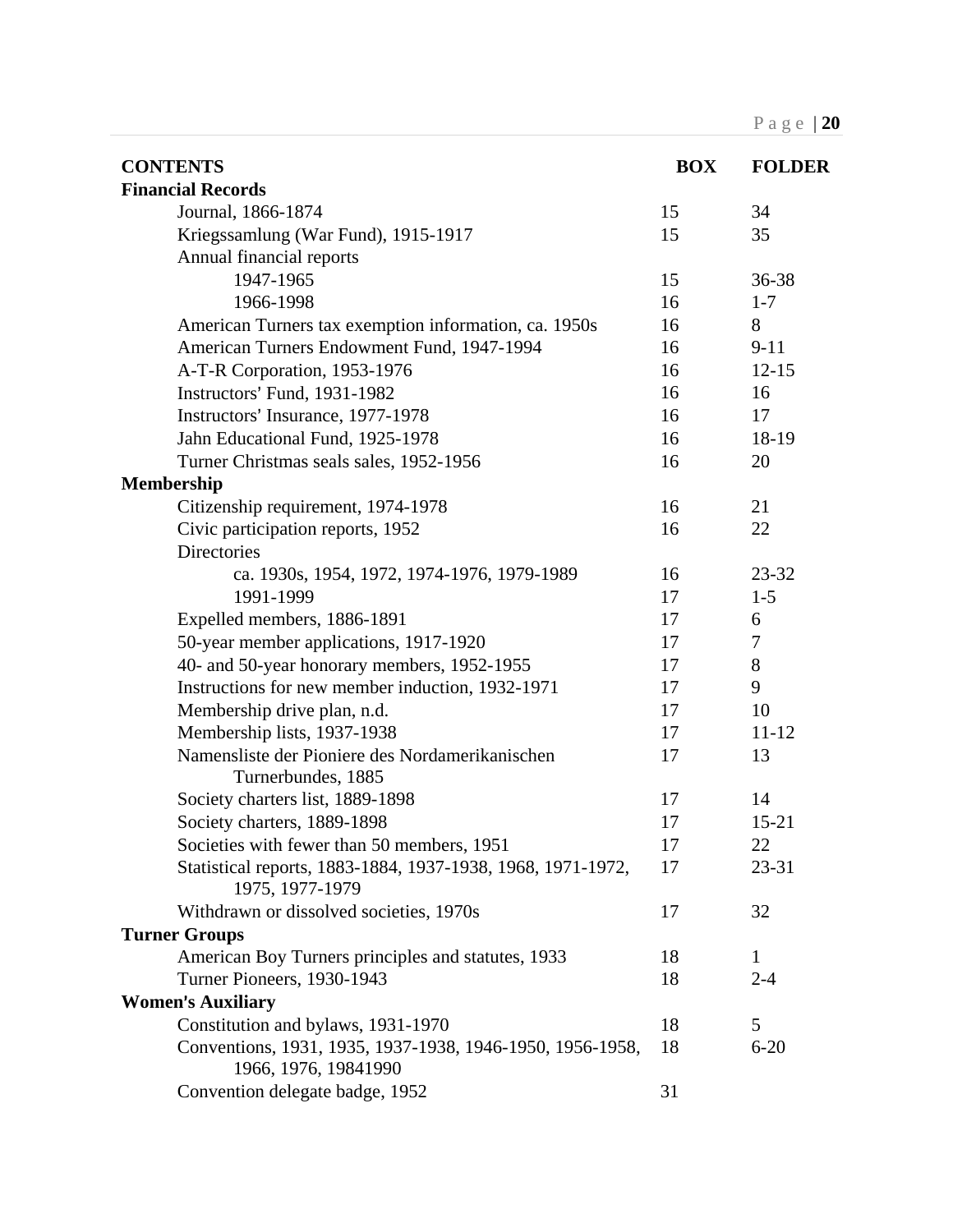| <b>CONTENTS</b>                                                                                                      | <b>BOX</b> | <b>FOLDER</b> |
|----------------------------------------------------------------------------------------------------------------------|------------|---------------|
| Membership, 1953-1986                                                                                                | 18         | 21            |
| President's newsletter, 1928-1976                                                                                    | 18         | 22            |
| Correspondence, 1930s-1978                                                                                           | 18         | 23-24         |
| <b>History</b>                                                                                                       |            |               |
| Name change, 1938-1939                                                                                               | 18         | 25            |
| Articles                                                                                                             |            |               |
| Barney, Robert Knight, ca. 1980s                                                                                     | 18         | 26            |
| Binz, Roland, "German Gymnastic Societies in St.<br>Louis, 1850-1913: Emergent Socio-Cultural<br>Institutions," 1983 | 18         | 27            |
| Brosius, George, "Fifty Years Devoted to the Cause of<br>Physical Culture," 1914                                     | 18         | 28            |
| Grimm, J. Hugo, "German Contributions to Missouri,"<br>1931                                                          | 18         | 29            |
| Prahl, Augustus J., "History of the German Gymnastic<br>Movement of Baltimore," 1945                                 | 18         | 30            |
| Sturtevant, John (?), "The History of German-<br>American Gymnastics," 1955                                          | 18         | 31            |
| Wilkinson, James G., "The Influence of the German<br>Turnverein in American Physical Education,"<br>ca. 1977         | 18         | 32            |
| Various authors, ca. 1893-2002                                                                                       | 18         | 33            |
| Presidents                                                                                                           |            |               |
| Seibel, George, 1915-1955                                                                                            | 18         | 34            |
| Weideman, Carl, 1947-ca. 1954                                                                                        | 18         | 35            |
| Resolution by the Illinois State Senate, 1993                                                                        | 18         | 36            |
| 70 <sup>th</sup> anniversary history, 1920                                                                           | 18         | 37            |
| Turner Day, New York World's Fair, 1939<br>World War II issues                                                       | 18         | 38            |
| California Chapters, 1939-1942                                                                                       | 18         | 39            |
| Deutsche Amerikanisch Athletic Verbundes, 1940-<br>1941                                                              | 18         | 40            |
| German conscription, 1939                                                                                            | 18         | 41            |
| German-American Bund, 1938-1940                                                                                      | 18         | 42            |
| German-American organizations, 1939-1941                                                                             | 18         | 43            |
| Long Island City Turnverein, 1938-1940                                                                               | 18         | 44            |
| Middle Atlantic District societies, 1938-1942                                                                        | 18         | 45            |
| 1936 Olympics film, 1938                                                                                             | 18         | 46            |
| Turn Verein Milwaukee, 1938-1940                                                                                     | 18         | 47            |
| Union Hill Turn Verein, 1941-1942                                                                                    | 18         | 48            |
| Turner commemorative stamp, 1948-1950                                                                                | 18         | 49-52         |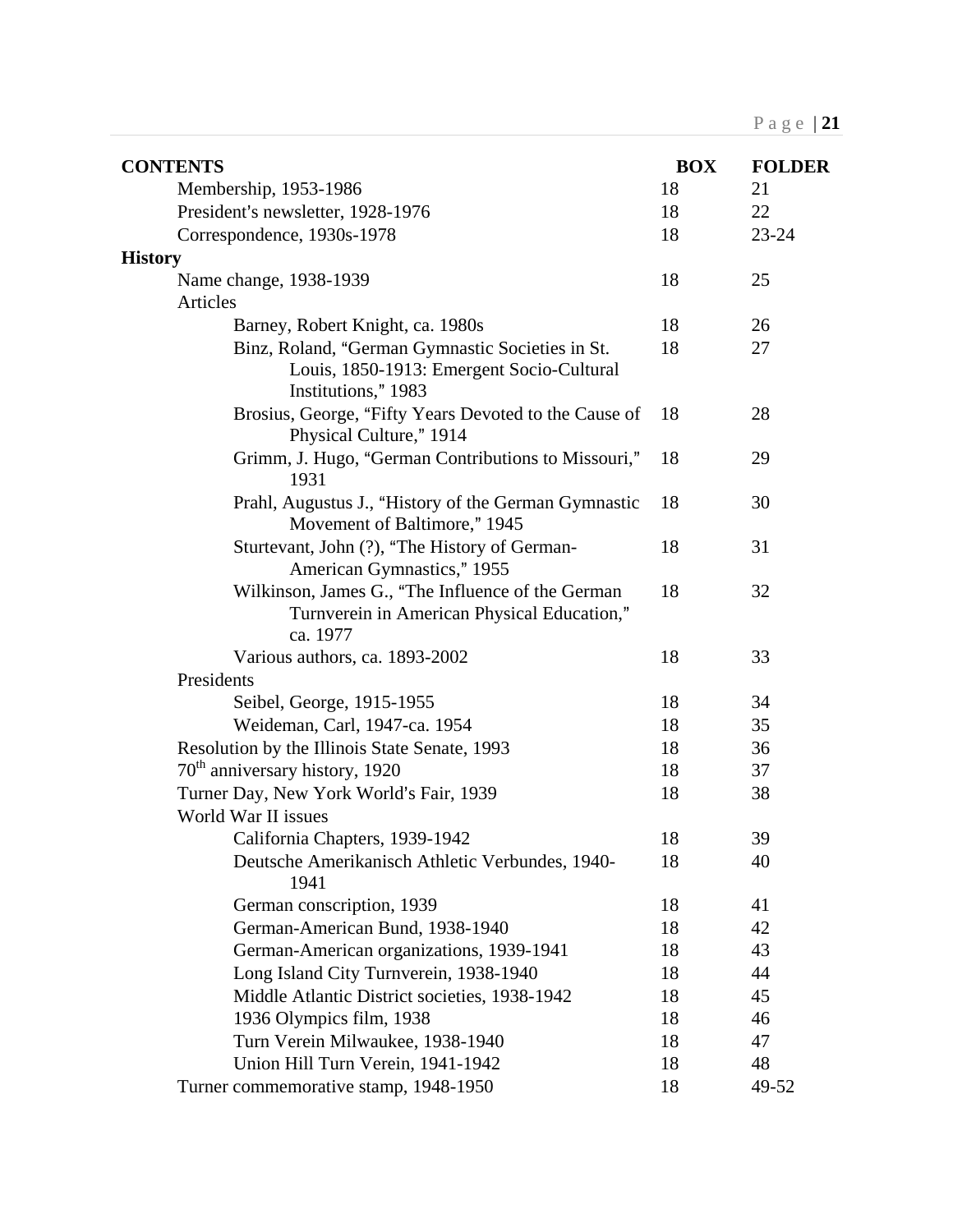| <b>CONTENTS</b>                                            | <b>BOX</b> | <b>FOLDER</b>  |
|------------------------------------------------------------|------------|----------------|
| Turner commemorative stamp, 1948                           | 32         | $1-4$          |
| Turner commemorative seal, 1958                            | 32         | 5              |
| Medals and patches, 1889-ca. 1970                          | 31         |                |
| <b>Sporting Events</b>                                     |            |                |
| <b>National Turnfests</b>                                  |            |                |
| National Turnfest rules, 1898-1994                         | 18         | 53-54          |
| List of judges, 1936-1941                                  | 18         | 55             |
| Recommendations on Turnfests, 1933-1943                    | 18         | 56             |
| Special awards, 1948-1967                                  | 18         | 57             |
| National Turnfest committee photograph, ca. 1900           | 29         | 11             |
| National Turnfest committee photograph, ca. 1900           |            |                |
| 24 <sup>th</sup> National Turnfest, 1885                   | 19         | $\mathbf{1}$   |
| 25 <sup>th</sup> National Turnfest ribbon, 1889            | 31         |                |
| 26 <sup>th</sup> National Turnfest, 1893                   | 19         | $\overline{2}$ |
| 26 <sup>th</sup> National Turnfest pin, 1893               | 31         |                |
| 27 <sup>th</sup> National Turnfest, 1897                   | 19         | 3              |
| 27 <sup>th</sup> National Turnfest, 1896-1897              | 28         | $\mathbf{1}$   |
| 27 <sup>th</sup> National Turnfest medals, 1897            | 31         |                |
| 28 <sup>th</sup> National Turnfest, 1900                   | 19         | $\overline{4}$ |
| 28 <sup>th</sup> National Turnfest, 1899-1900              | 28         | $\overline{2}$ |
| 29 <sup>th</sup> National Turnfest, 1905                   | 19         | $5 - 6$        |
| Photographs, 1905                                          | 29         | 12             |
| Photographs, 1905                                          | 30         | $6 - 9$        |
| 30 <sup>th</sup> National Turnfest, 1909                   | 19         | $\tau$         |
| 30 <sup>th</sup> National Turnfest, 1909                   | 28         | 3              |
| 30 <sup>th</sup> National Turnfest medals, 1909            | 31         |                |
| Photographs, 1909                                          | 29         | 13             |
| 31 <sup>st</sup> National Turnfest, 1913                   | 19         | $8-9$          |
| 31 <sup>st</sup> National Turnfest, 1913                   | 28         | $\overline{4}$ |
| National Turnfest, 1917                                    | 28         | 5              |
| National Turnfest, 1917                                    | 31         |                |
| 32 <sup>nd</sup> National Turnfest, 1921                   | 19         | 10             |
| 32 <sup>nd</sup> National Turnfest medals and ribbon, 1921 | 31         |                |
| Photographs, 1921                                          | 29         | 14             |
| 33rd National Turnfest, 1926                               | 19         | 11             |
| 33 <sup>rd</sup> National Turnfest medal, 1926             | 31         |                |
| Photographs, 1926                                          | 29         | 15             |
| 34 <sup>th</sup> National Turnfest, 1930                   | 19         | $12 - 13$      |
| 35 <sup>th</sup> National Turnfest, 1936                   | 19         | $14 - 17$      |
| 35 <sup>th</sup> National Turnfest, 1936                   | 28         | 6              |
| 35 <sup>th</sup> National Turnfest medal, 1936             | 31         |                |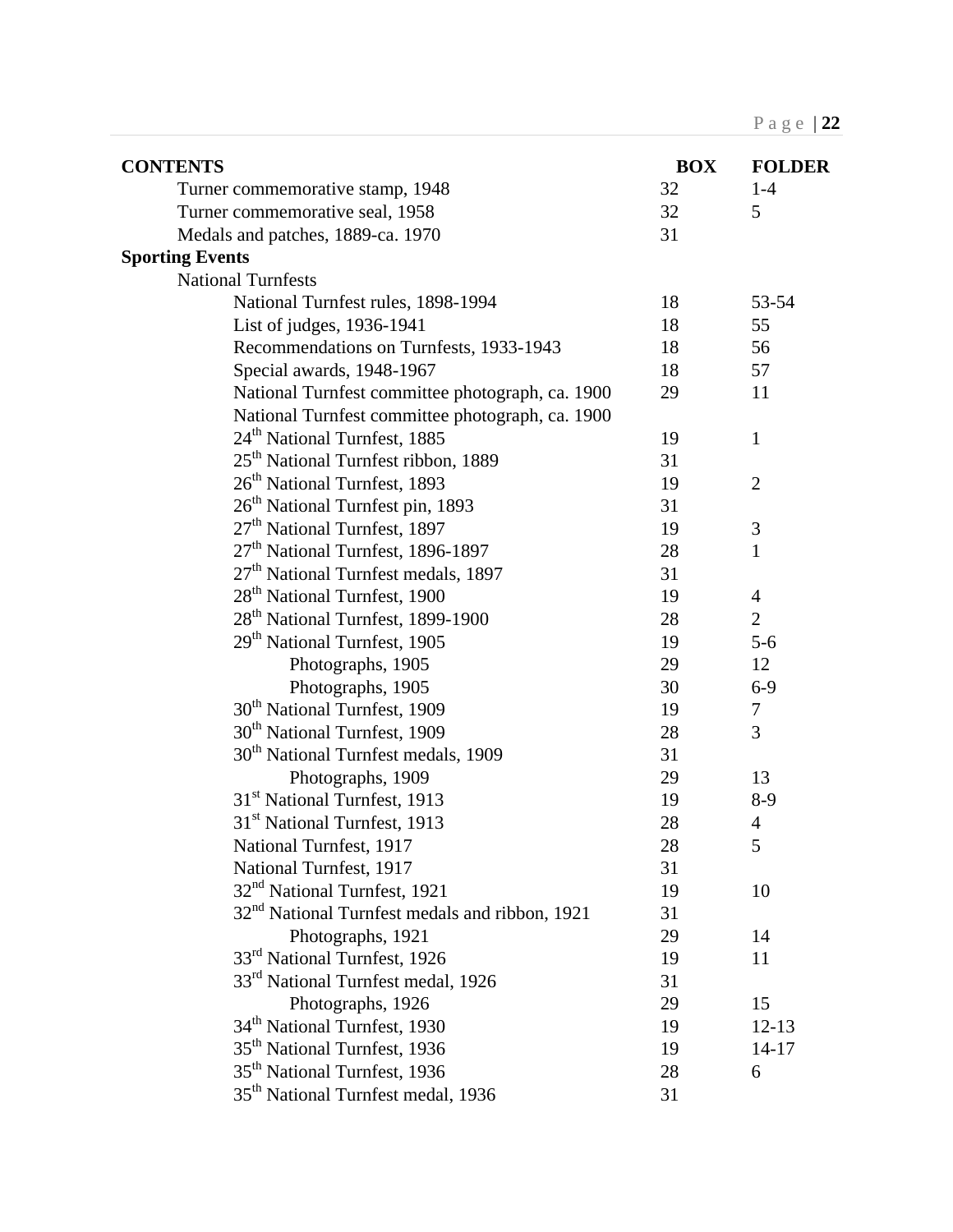| <b>CONTENTS</b>                                   | <b>BOX</b> | <b>FOLDER</b>  |
|---------------------------------------------------|------------|----------------|
| 36 <sup>th</sup> National Turnfest, 1941          | 19         | 18-19          |
| 37 <sup>th</sup> National Turnfest, 1948          | 19         | 20-30          |
| 37 <sup>th</sup> National Turnfest, 1948          | 20         | $1-4$          |
| 37 <sup>th</sup> National Turnfest, 1948          | 28         | $7-9$          |
| Photographs, 1948                                 | 29         | 16             |
| 38 <sup>th</sup> National Turnfest, 1951          | 20         | $5 - 12$       |
| 39 <sup>th</sup> National Turnfest, 1955          | 20         | $13 - 20$      |
| 39 <sup>th</sup> National Turnfest ribbon, 1955   | 31         |                |
| Photographs, 1955                                 | 29         | 17             |
| 40 <sup>th</sup> National Turnfest, 1959          | 20         | 21-29          |
| 41 <sup>st</sup> National Turnfest, 1963          | $20\,$     | 30-36          |
| Photographs, 1963                                 | 29         | 18             |
| 42 <sup>nd</sup> National Turnfest, 1967          | 21         | $1-8$          |
| 42 <sup>nd</sup> National Turnfest, 1967          | 28         | 10             |
| Photographs, 1967                                 | 29         | 19             |
| 43 <sup>rd</sup> National Turnfest, 1971          | 21         | $9 - 12$       |
| 44 <sup>th</sup> National Turnfest, 1975          | 21         | $13 - 15$      |
| 45 <sup>th</sup> National Turnfest, 1979          | 21         | 16             |
| 46 <sup>th</sup> National Turnfest, 1983          | 21         | 17             |
| 46 <sup>th</sup> National Turnfest, 1983          | 25         | $17 - 18$      |
| 46 <sup>th</sup> National Turnfest, 1983          | 28         | 12             |
| Photographs, 1983                                 | 29         | 20             |
| 47 <sup>th</sup> National Turnfest, 1987          | 21         | 18             |
| 48 <sup>th</sup> National Turnfest, 1991          | 21         | 19             |
| 48 <sup>th</sup> National Turnfest, 1991          | 25         | 19-23          |
| 48 <sup>th</sup> National Turnfest, 1991          | 26         | $1 - 3$        |
| 48 <sup>th</sup> National Turnfest, 1991          | 28         | 11             |
| Photographs, 1991                                 | 29         | 21             |
| 49 <sup>th</sup> National Turnfest, 1995          | 26         | $\overline{4}$ |
| Videorecording, 1995                              |            |                |
| Bids for national tournaments, 1965-1977          | 21         | 20             |
| Jahn Festival, 1911                               | 21         | 21             |
| National badminton championship, 1949-1950        | 21         | 22             |
| National basketball championship, 1942-1977       | 21         | 23             |
| National basketball championship, 1953            | 27         | $\overline{2}$ |
| National basketball championship photograph, 1953 | 29         | 22             |
| National bowling tournament, 1950-1990            | 21         | 24             |
| National bowling tournament photograph, 1949      | 29         | 23             |
| National golf tournament, 1965-1994               | 21         | 25             |
| National golf tournament, 1965                    | 27         | 3              |
| National golf tournament photographs, 1978        | 29         | 24             |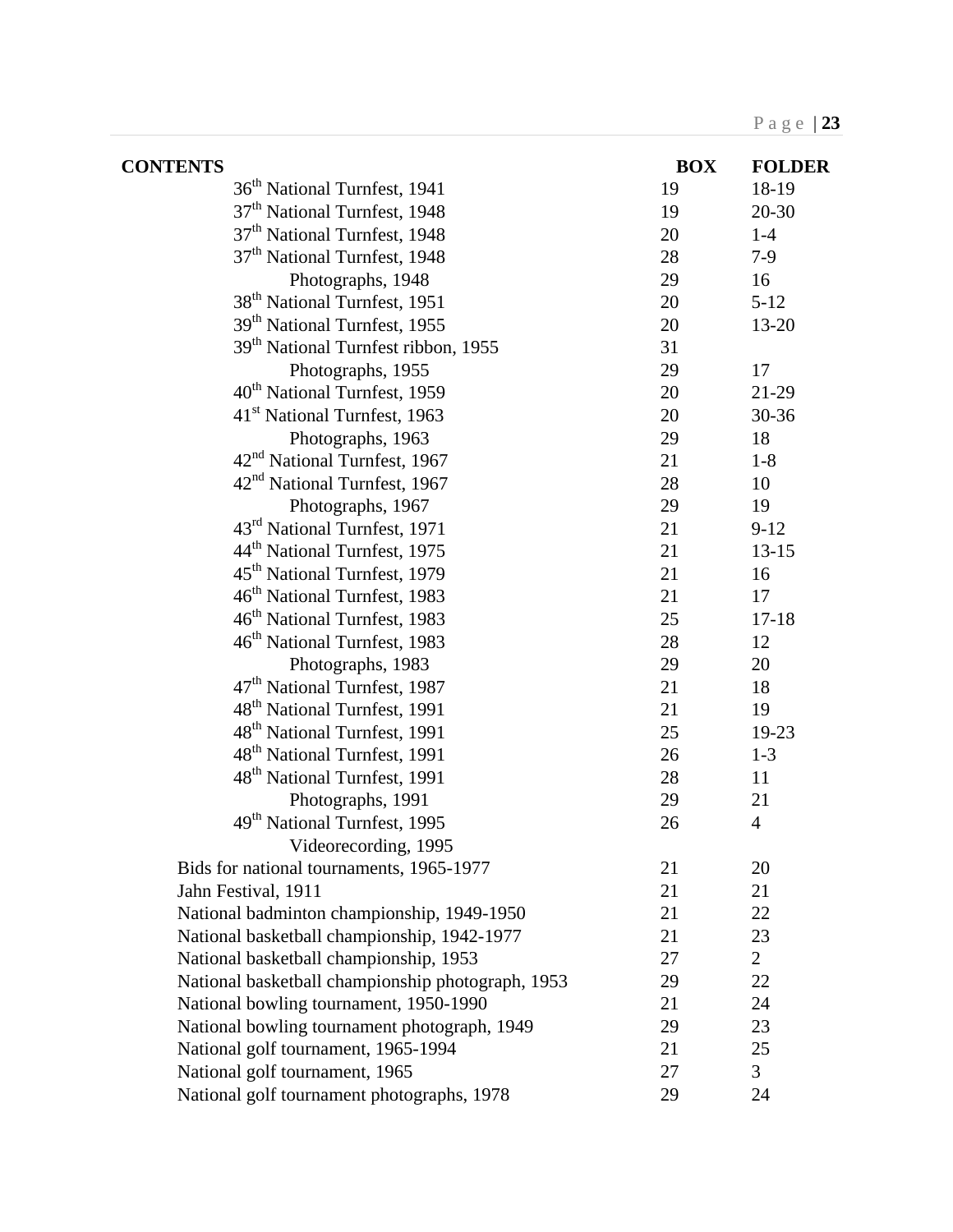| <b>CONTENTS</b>                                                                                  | <b>BOX</b> | <b>FOLDER</b>           |
|--------------------------------------------------------------------------------------------------|------------|-------------------------|
| National gymnastic championship, 1938-1950, 1953-1954,<br>1958-1992                              | 21         | 26-31                   |
| National gymnastic championship, 1965, 1967                                                      | 27         | $\overline{4}$          |
| Invitational gymnastic meet, 1953                                                                | 21         | 32                      |
| National Junior Turnfest, 1929                                                                   | 21         | 33                      |
| National Junior Turnfest diploma of honor, 1932                                                  | 27         | 5                       |
| National softball tournament, 1975-1995                                                          | 21         | 34                      |
| National swimming championship, 1940-1960                                                        | 21         | 35                      |
| National tennis championship, 1968-1978                                                          | 21         | 36                      |
| National track and field championship, 1942-1947                                                 | 21         | 37                      |
| National volleyball championship, 1936-1947, 1949-1950,<br>1952-1956                             | 21         | 38-42                   |
| National volleyball championship, 1957-1958, 1961-1968,<br>1971-1977                             | 22         | $1 - 3$                 |
| National volleyball championship photographs, 1981                                               | 29         | 25                      |
| Circuit Turnfest ribbon and pin, 1887-1895                                                       | 31         |                         |
| <b>Publications</b>                                                                              |            |                         |
| "The American Turner," 1917                                                                      | 22         | $\overline{4}$          |
| "American Turner Topics"                                                                         |            |                         |
| 1936-1956, 1958-1959, 1963-2000                                                                  | 22         | $5 - 66$                |
| 1960-1962, 2001-2004, 2006-2008                                                                  | 26         | $5-9, 15-$<br>16, 19-21 |
| "Essays Concerning the German System of Gymnastics," n.d.                                        | 22         | 67                      |
| Freidenker almanac and Turner calender, 1901                                                     | 22         | 68                      |
| German songs, n.d.                                                                               | 22         | 69                      |
| Guidelines for Turner activities, 1925-1971                                                      | 26         | 10                      |
| Jahn Education Foundation lectures, 1955-1958                                                    | 26         | 11                      |
| Map of Columbian Exposition and Turner societies in<br>Chicago, 1893                             |            |                         |
| Promotional literature, 1919-ca. 1980s                                                           | 26         | 12                      |
| Releases for society publications, 1948-1956                                                     | 26         | 13                      |
| Turner catalogs, 1938-1975                                                                       | 26         | 14                      |
| "Turner March" by Charles E. Weik, 1909                                                          | 27         | $\overline{7}$          |
| Turner schoolbook, 1870                                                                          | 23         | $\mathbf{1}$            |
| Turner songs, 1890s-1951                                                                         | 23         | $\overline{2}$          |
| Turners' World's Fair publication, 1893                                                          | 23         | 3                       |
| Yearbook of German-American Turners, 1890-1894                                                   | 23         | $4 - 6$                 |
| <b>Districts</b>                                                                                 |            |                         |
| <b>Central States District</b>                                                                   |            |                         |
| District convention minutes, 1880-1897, 1908-1910,<br>1921-1949, 1951-1955, 1977-1982, 1984-1991 | 23         | $7 - 17$                |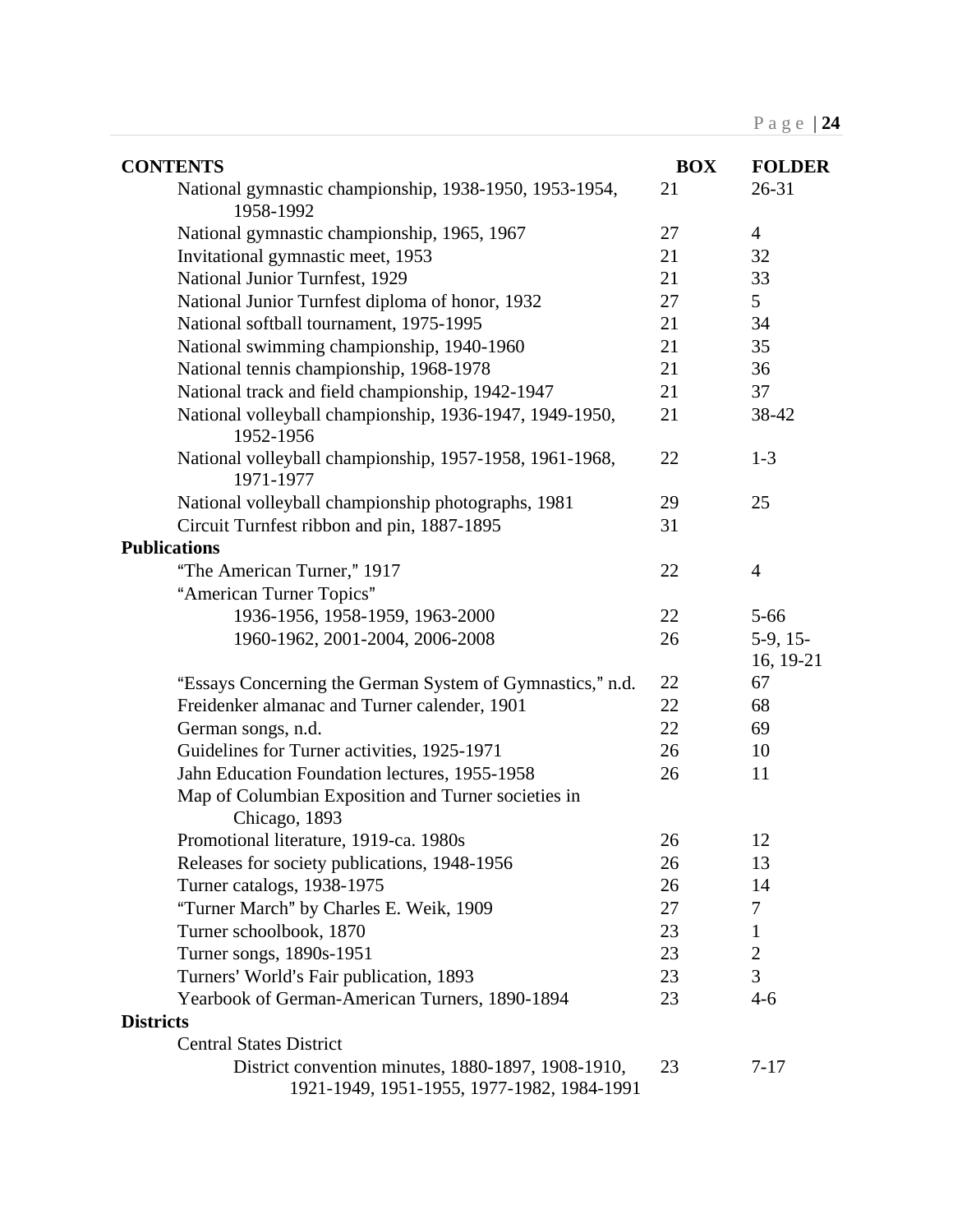| <b>CONTENTS</b>                                                                           | <b>BOX</b> | <b>FOLDER</b>  |
|-------------------------------------------------------------------------------------------|------------|----------------|
| District convention photograph, 1902                                                      | 30         | 10             |
| District convention ribbons, 1906-1921                                                    | 31         |                |
| National convention delegates, 1983-1986                                                  | 23         | 18             |
| Constitution, 1980                                                                        | 23         | 19             |
| Correspondence, 1976-1984                                                                 | 23         | 20             |
| District officers' meeting minutes, 1974-1986                                             | 23         | 21             |
| Leadership conference, 1975-1986                                                          | 23         | 22             |
| Mid-winter conference, 1978-1983                                                          | 23         | 23             |
| <b>Activities, 1934-1990</b>                                                              | 23         | 24             |
| District Turnfest pins and ribbons, 1886-1907                                             | 31         |                |
| District Turnfest diploma of honor, 1940                                                  | 27         | 8              |
| Golf tournament, 1976-1983                                                                | 23         | 25             |
| Photographs, 1953-1989                                                                    | 29         | 26-27          |
| Chicago District Turnfest program, 1901                                                   | 23         | 26             |
| Connecticut District history, 1912                                                        | 23         | 27             |
| <b>Illinois District</b>                                                                  |            |                |
| <b>Activities, 1923-1989</b>                                                              | 23         | 28             |
| Turner camp, 1928-1986                                                                    | 23         | 29             |
| Songbooks, ca. 1930s                                                                      | 23         | 30             |
| Ribbons and pins, 1898-1940                                                               | 31         |                |
| Photographs, 1915-1954                                                                    | 29         | 28-29          |
| Kansas District bylaws, 1874                                                              | 23         | 31             |
| Lake Erie District                                                                        |            |                |
| Convention minutes, 1891, 1903, 1925-1939                                                 | 23         | 32-33          |
| Convention minutes, 1940-1949                                                             | 24         | $\mathbf{1}$   |
| Correspondence, 1919                                                                      | 24         | $\overline{c}$ |
| District Turnfest souvenir programs, 1898-1950                                            | 24         | 3              |
| Circuit Turnfest workplan and program, 1929                                               | 24         | $\overline{4}$ |
| Photographs, 1947-1949                                                                    | 29         | 30             |
| Long Island District exhibition program, 1895                                             | 24         | 5              |
| Middle Atlantic District statutes, 1973                                                   | 24         | 6              |
| Midwest District correspondence, 1947-1956                                                | 24         | 7              |
| Minnesota District statutes and bylaws, n.d., and postcard for<br>district Turnfest, 1915 | 24         | 8              |
| Missouri District correspondence, 1954-1956                                               | 24         | 9              |
| Missouri Valley District convention minutes, 1888                                         | 24         | 10             |
| New England District                                                                      |            |                |
| Convention minutes, 1939-1972                                                             | 24         | 11             |
| Constitution and bylaws, 1964-1984                                                        | 24         | 12             |
| District Turnfest rules and programs, 1935-1973                                           | 24         | 13             |
| Candlepin tournament rules and programs, 1963-1967                                        | 24         | 14             |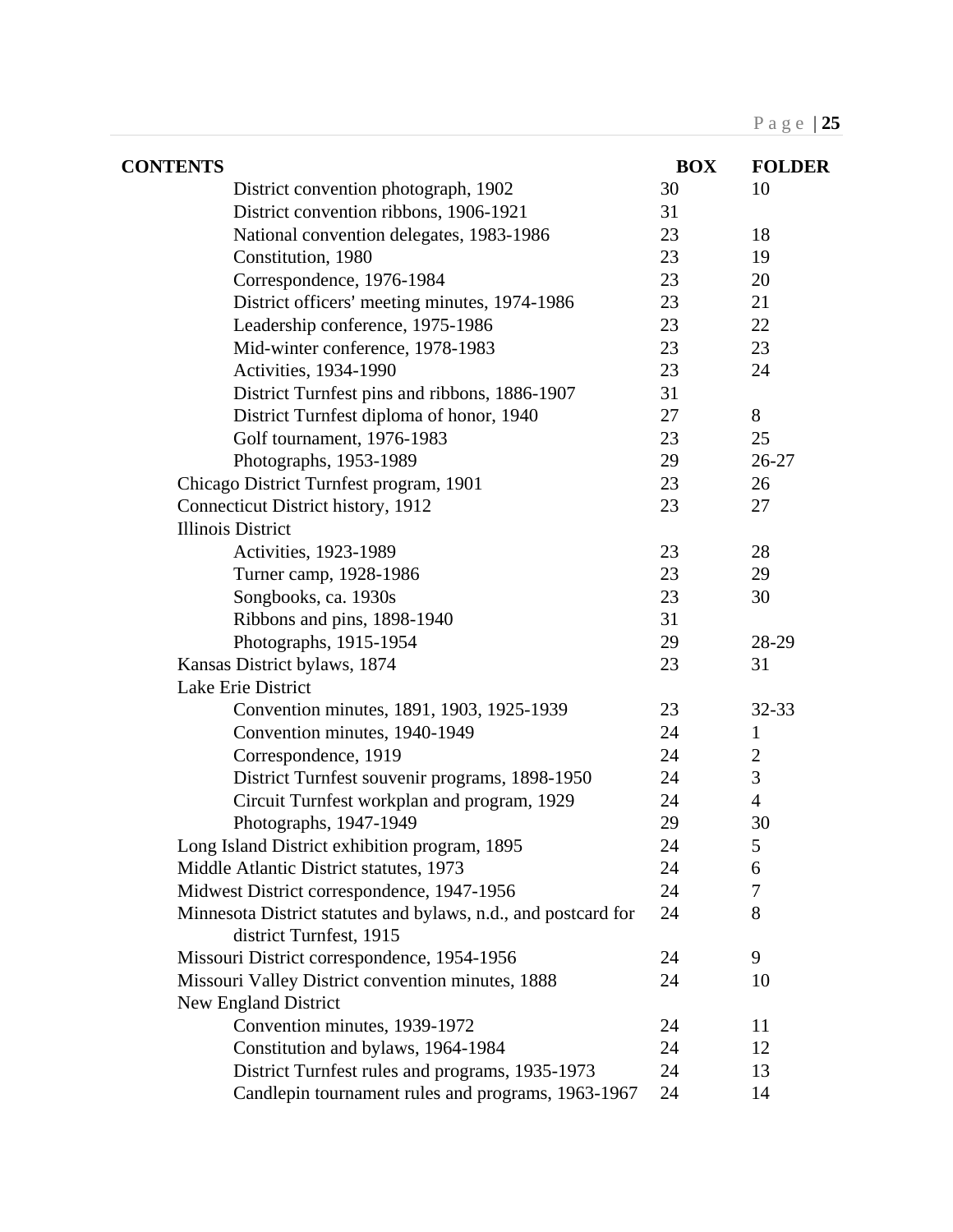| <b>CONTENTS</b>                                                    | <b>BOX</b> | <b>FOLDER</b> |
|--------------------------------------------------------------------|------------|---------------|
| New Jersey District society directory, 1931                        | 24         | 15            |
| New York District                                                  |            |               |
| Constitution and bylaws, 1900-1987                                 | 24         | 16            |
| Society directories, 1940-1994                                     | 24         | 17            |
| District Turnfest programs, 1913-1946                              | 24         | 18            |
| Course description for gymnastic instructors' course,<br>1916-1917 | 24         | 19            |
| Photographs, 1947                                                  | 29         | 31            |
| <b>Ohio District</b>                                               |            |               |
| Convention minutes, 1869-1871                                      | 24         | 20            |
| Publications, 1885-1928                                            | 24         | 21            |
| Ohio Valley District convention minutes, 1873-1879                 | 24         | 22            |
| Pacific District convention minutes, 1949                          | 24         | 23            |
| Philadelphia District convention minutes, 1895-1897                | 24         | 24            |
| <b>St. Louis District</b>                                          |            |               |
| Convention minutes, 1898-1945                                      | 24         | 25            |
| History, 1912                                                      | 24         | 26            |
| District Turnfest, 1902                                            | 24         | 27            |
| Upper Mississippi District                                         |            |               |
| Convention minutes, 1916-1918, 1929-1937, 1940-<br>1963            | 24         | 28-30         |
| Convention invitation and song sheet, 1938                         | 24         | 31            |
| Regional invitational Turnfest program, 1964                       | 24         | 32            |
| Upper Missouri District convention minutes, 1895                   | 24         | 33            |
| <b>Western New York District</b>                                   |            |               |
| Convention minutes, 1945-1960                                      | 24         | 34            |
| Correspondence, 1915                                               | 24         | 35            |
| District Turnfest souvenir programs, 1896-1924                     | 24         | 36            |
| Photographs, n.d.                                                  | 29         | 32            |
| Western Pennsylvania District                                      |            |               |
| Convention minutes, 1896-1982                                      | 24         | 37            |
| Constitution and bylaws, 1925-1968                                 | 24         | 38            |
| Athletic events, 1906-1971                                         | 24         | 39            |
| Reports and publications, 1936-1982                                | 24         | 40            |
| Women's Auxiliary constitution and bylaws, 1969                    | 24         | 41            |
| Photographs, 1950-1971                                             | 29         | 33            |
| <b>Wisconsin District</b>                                          |            |               |
| Convention minutes and reports, 1895-1994                          | 24         | 42            |
| Listing of societies, n.d.                                         | 24         | 43            |
| District Turnfest program, 1938                                    | 24         | 44            |
| Photographs, 1950                                                  | 29         | 34            |